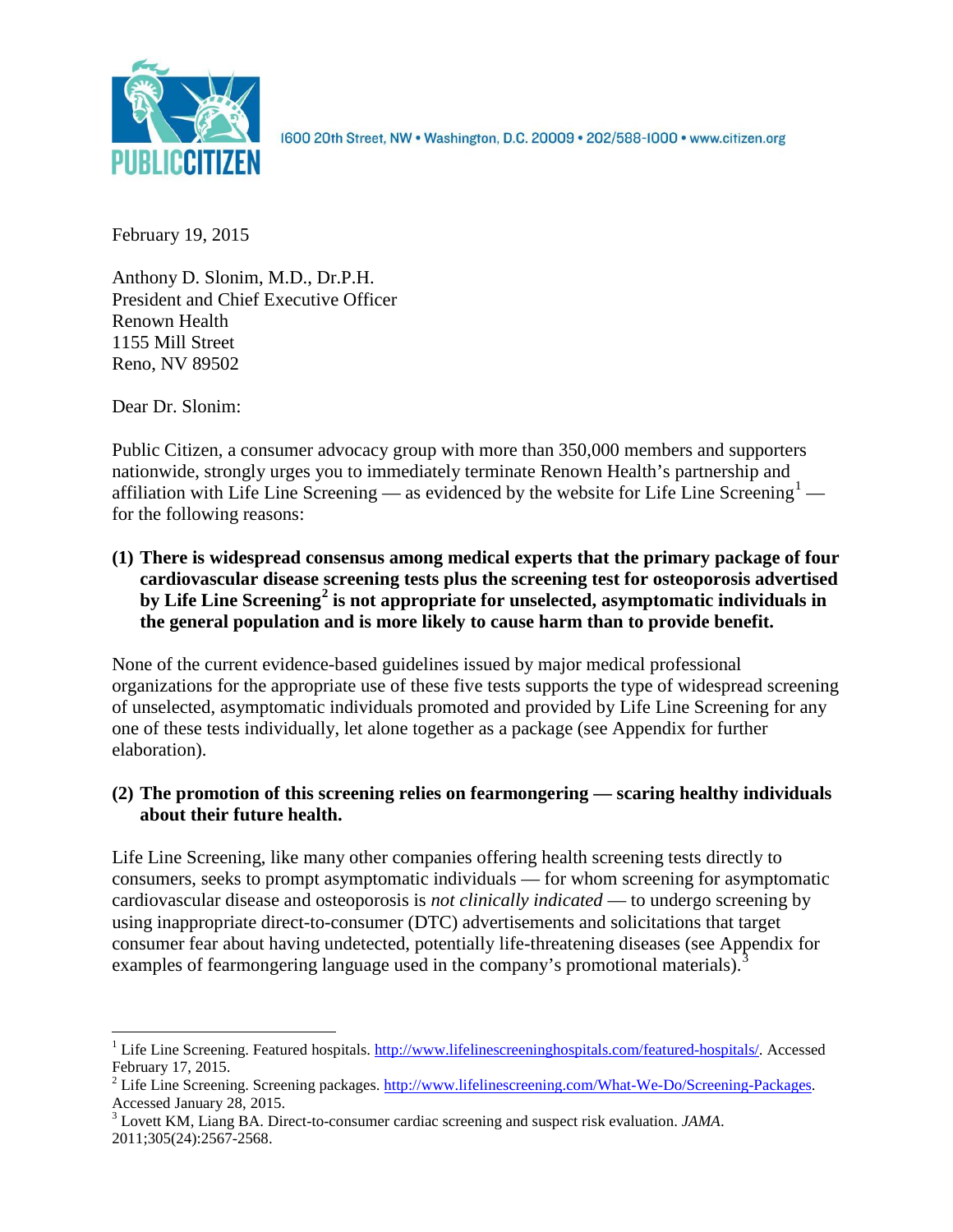## **(3) For many people, false-positive test results from this screening can lead to unfounded anxiety and additional unnecessary, risky, and costly diagnostic procedures and treatment interventions.**[4](#page-1-0),[5](#page-1-1)

Because this screening is performed broadly on *unselected, predominantly asymptomatic populations* (i.e., those not at significant risk), many people will have false**-**positive test results. False-positive results can cause unfounded anxiety and lead to additional diagnostic procedures and treatments, exposing screened individuals to additional risk of physical harm without providing offsetting benefits.

In addition to physical and psychological harms, false-positive results from medically inappropriate screening tests also cause financial harms to the people screened and to others. Unnecessary costs are borne *directly* by the screened patients/consumers for the initial screening and for some of the unnecessary follow-up testing and treatment interventions. Additionally, *indirect* cost to the broader insured population results from insurance companies passing on the costs of superfluous follow-up testing and treatment via increased premiums.

## **(4) Screening unselected, asymptomatic people will lead to** *overdiagnosis***, which occurs when individuals are diagnosed with conditions that will never cause symptoms or death.**

Some individuals undergoing inappropriate screening will have certain true-positive abnormal results, leading to the diagnosis of conditions that will never cause symptoms or death, a problem known as overdiagnosis.<sup>[6](#page-1-2)</sup> As with false-positive test results, overdiagnosis leads to unnecessary anxiety and unnecessary medical interventions. For example, imaging tests, such as the ultrasound cardiovascular disease screening tests offered by Life Line Screening, can detect abnormalities that for many people are minor and not destined to ever progress enough to cause symptoms or death; these people cannot benefit from treatment. In fact, they can only be harmed. When healthy people are systematically encouraged to get screened, overdiagnosis and the problems caused by it are made worse.<sup>[7](#page-1-3)</sup>

# **(5) The promotion and provision of this screening is** *unethical***.**

First, it is exploitative for Life Line Screening to profit from the promotion of medically nonbeneficial testing through the use of misleading advertisements and solicitations that play on people's fear. Second, this screening violates the ethical principles of beneficence (the duty to promote good and act in the best interest of the patient and the health of society) and nonmaleficence (the duty to do no harm to patients).  $8.9$  $8.9$  $8.9$  Finally, direct-to-consumer promotional

<span id="page-1-4"></span>2012;157(10):747-748.

<span id="page-1-5"></span><span id="page-1-0"></span><sup>4</sup> Lovett KM, Liang BA. Direct-to-consumer cardiac screening and suspect risk evaluation. *JAMA*.

<span id="page-1-1"></span><sup>2011;305(24):2567-2568.</sup> <sup>5</sup> Perry S. Buyer beware on 'direct-to-consumer' health screenings. March 21, 2012. *MinnPost.*  [http://www.minnpost.com/second-opinion/2012/03/buyer-beware-direct-consumer-health-screenings.](http://www.minnpost.com/second-opinion/2012/03/buyer-beware-direct-consumer-health-screenings) Accessed January 14, 2015.

<span id="page-1-2"></span><sup>6</sup> Welch HG, Schwartz LM, Woloshin S. *Overdiagnosed: Making People Sick in the Pursuit of Health*. 1st ed. Boston, MA: Beacon Press; 2011: at *xiv*.<br><sup>7</sup> *Ibid*. Page 44.<br><sup>8</sup> Wallace EA, Schumann JH, Weinberger SE. Ethics of commercial screening tests. *Ann Intern Med*.

<span id="page-1-3"></span>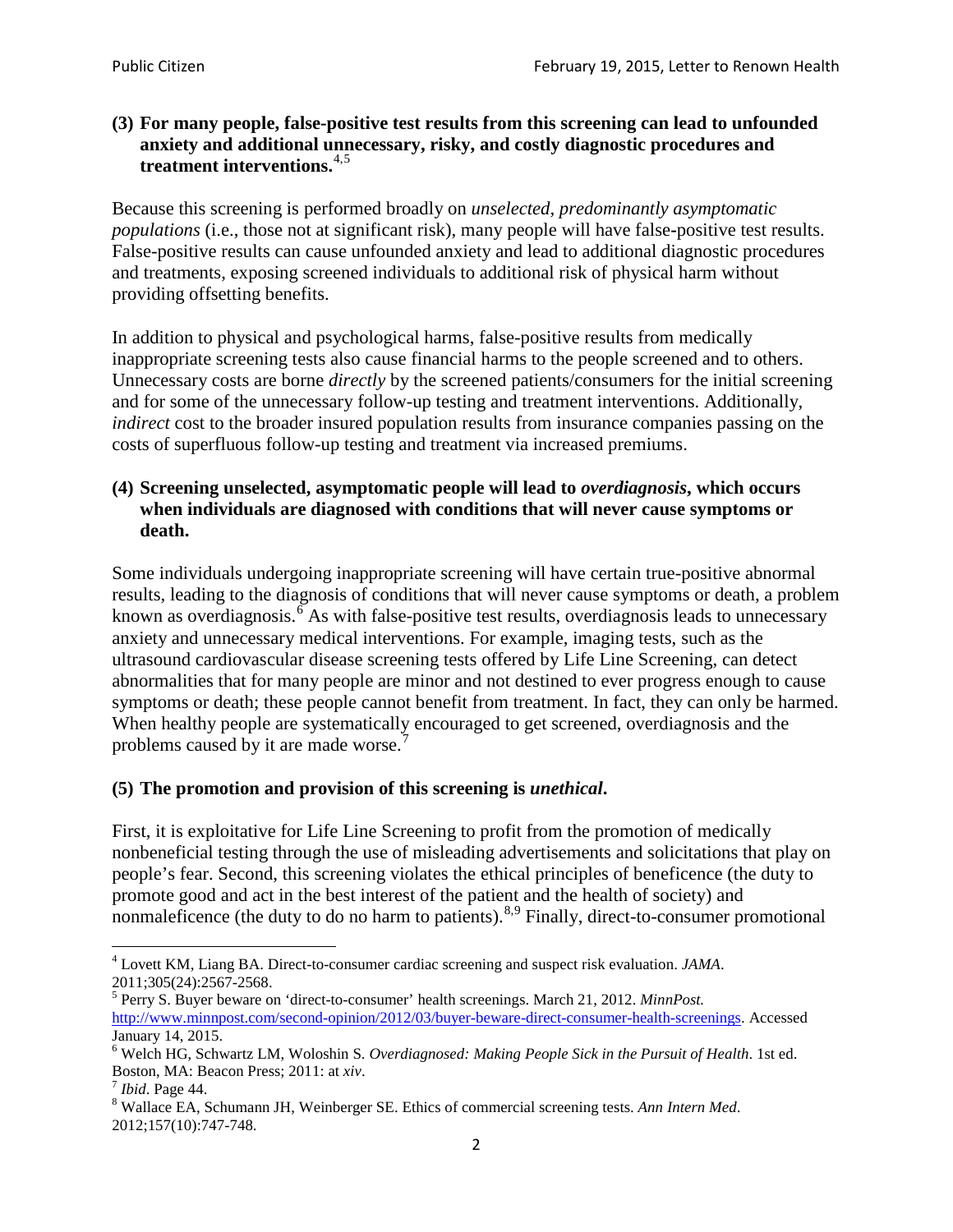materials for screening tests that fail to disclose published guidelines on recommended indications for these tests, as well as the risks of harm, violate the ethical principle of respect for persons and patient autonomy (the duty to protect and foster a patient's free, uncoerced choices). $\frac{10,11}{10,11}$  $\frac{10,11}{10,11}$  $\frac{10,11}{10,11}$  $\frac{10,11}{10,11}$ 

For these reasons, your institution's partnership with Life Line Screening does a great disservice to the community that you serve and adversely impacts public health more broadly. It is therefore imperative that your institution sever its relationship with Life Line Screening and refrain from endorsing the company's heavily promoted, nonselective, community**-**wide cardiovascular disease and osteoporosis screening programs.

Of note, many institutions like yours responded positively to similar requests from Public Citizen. In particular, on June 19, 2014, we wrote letters to 20 hospitals and medical institutions that had partnered with HealthFair, another company that inappropriately promotes similar direct-to-consumer cardiovascular disease screening tests, urging them to immediately sever their relationship with the company. [12](#page-2-2) Fifteen of the 20 institutions have informed either us or representatives of the news media that they have terminated or will be terminating their relationships with HealthFair. Public Citizen applauded these actions.

On August 11, 2014, the *Journal of the American Medical Association* published a Viewpoint article critical of hospital relationships with DTC disease screening companies.<sup>13</sup> The article co-authored by Erik Wallace, M.D., Associate Dean for the Colorado Springs Branch of the University of Colorado School of Medicine; John Schumann, M.D., Interim President, University of Oklahoma-Tulsa; and Steven Weinberger, M.D., Executive Vice President and Chief Executive Officer of the American College of Physicians, the pre**-**eminent national organization of internists — concluded as follows:

If the primary goal of hospitals and DTC screening companies is to improve the health of the populations they serve, then both entities should provide clear and convincing evidence of net benefit with the tests and treatments they offer. Given the controversy over the values and ethics of DTC screening companies and the services they offer, hospitals should clearly and publicly explain their relationships with DTC screening companies, given the lack of evidence to support mass vascular screenings. Hospitals also should justify such relationships transparently or, as Public Citizen suggests, sever such relationships.

Finally, we would also like to call to your attention the fact that on January 22, 2015, Public Citizen requested that the Federal Trade Commission investigate the advertising and promotional

<sup>&</sup>lt;sup>9</sup> Snyder L, American College of Physicians Ethics, Professionalism, and Human Rights Committee. American College of Physicians ethics manual. Sixth edition. Ann Intern Med. 2012;156(1):73-104.

<span id="page-2-0"></span><sup>&</sup>lt;sup>10</sup> Wallace EA, Schumann JH, Weinberger SE. Ethics of commercial screening tests. *Ann Intern Med*. 2012;157(10):747-748.

<span id="page-2-1"></span> $11$  Snyder L, American College of Physicians Ethics, Professionalism, and Human Rights Committee. American College of Physicians ethics manual: Sixth edition. *Ann Intern Med*. 2012;156(1):73-104.<br><sup>12</sup> Public Citizen. Letters to twenty hospitals and medical institutions asking them to end their partnerships with

<span id="page-2-2"></span>HealthFair. [http://www.citizen.org/hrg2206.](http://www.citizen.org/hrg2206) Accessed October 2, 2014.

<span id="page-2-3"></span><sup>13</sup> Wallace EA, Schumann JH, Weinberger SE. Hospital relationships with direct-to-consumer screening companies. *JAMA*. 2014;312(9):891-892. Published online August 11, 2014. doi:10.1001/jama.2014.9500.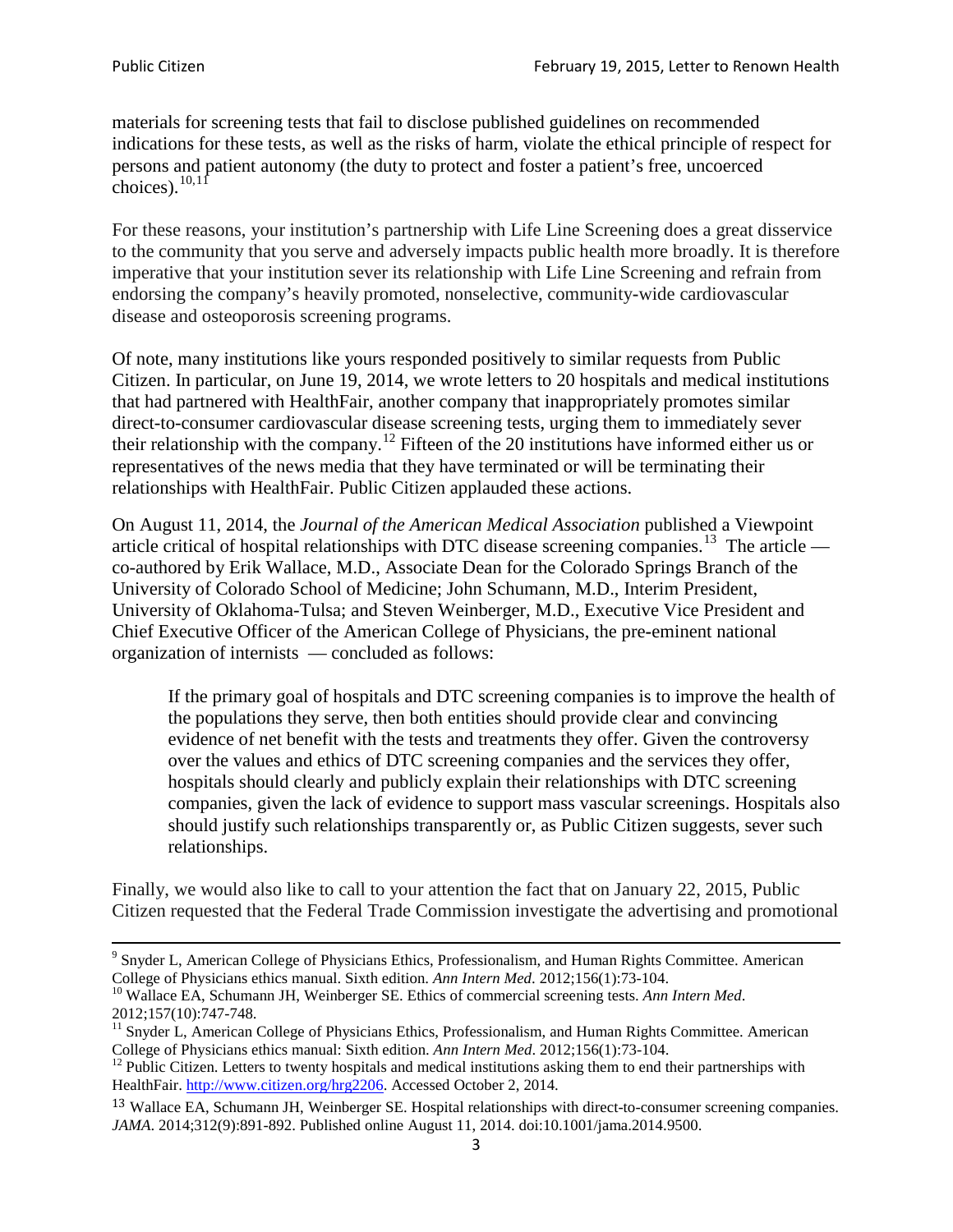activities of Life Line Screening. There is evidence that the company's advertising and promotional materials contain numerous statements that may be deceptive within the meaning of the Federal Trade Commission Act. These materials make unsubstantiated medical-benefit efficacy claims about Life Line Screening's primary cardiovascular disease and osteoporosis screening package, and they omit information material to consumers regarding the risks of adverse health-related outcomes and financial harms that may result from the screening.

Thank you for your prompt attention to this important patient safety and public health issue. Please contact us when you end your relationship with Life Line Screening.

Sincerely,

Vikram Krishnasamy, M.D., M.P.H. Researcher Public Citizen's Health Research Group

Michael Carome, M.D. **Director** Public Citizen's Health Research Group

Sidney M. Wolfe, M.D. Founder and Senior Adviser Public Citizen's Health Research Group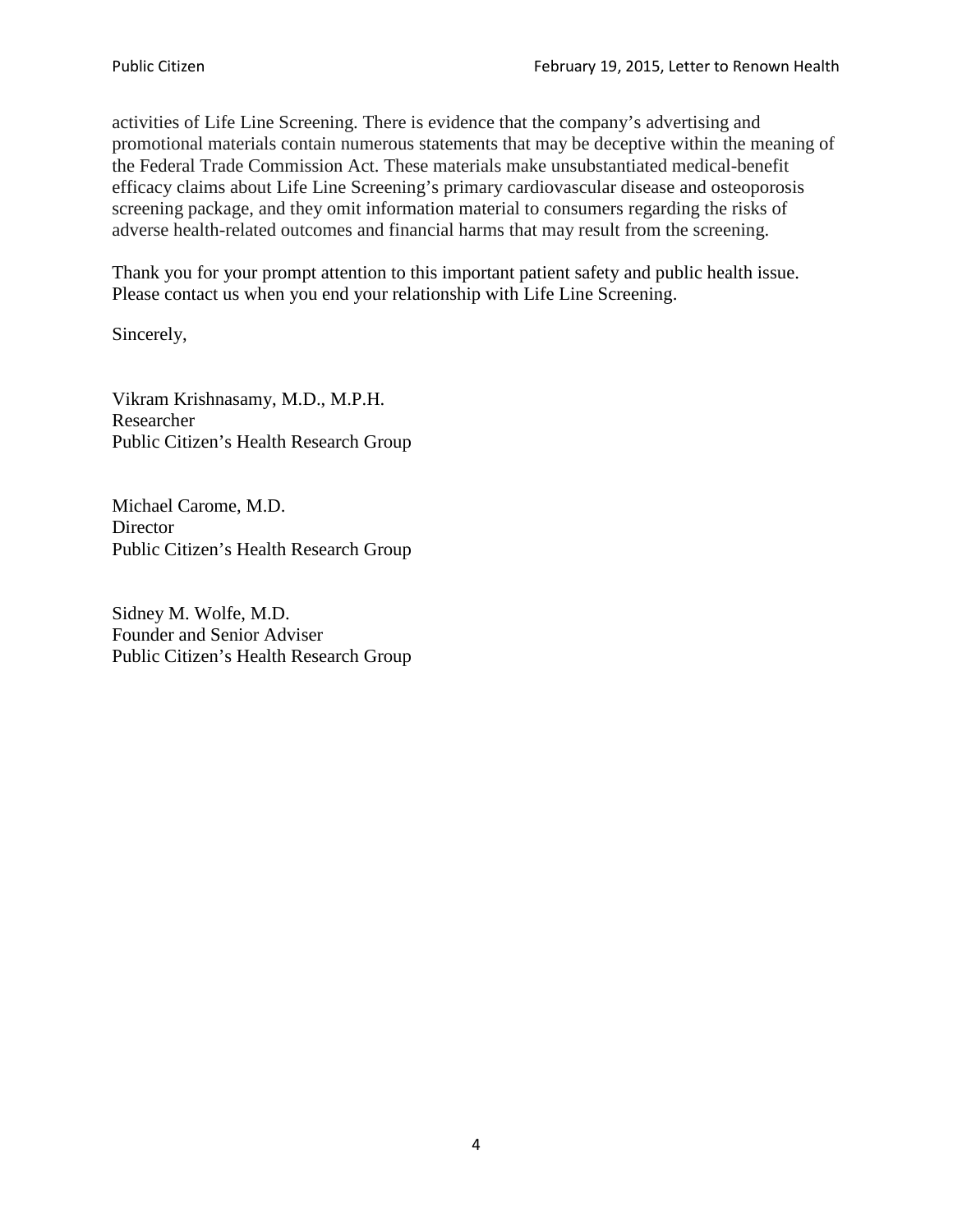## **Appendix**

## **Assessment of Cardiovascular Disease and Osteoporosis Screening Tests Offered by Life Line Screening**

Life Line Screening heavily promotes directly to consumers a package of four cardiovascular disease screening tests plus an osteoporosis risk assessment test.<sup>[14](#page-4-0),[15](#page-4-1)</sup> The four cardiovascular disease screening tests in the package are an electrocardiogram to screen for atrial fibrillation, a carotid artery ultrasound, an abdominal aortic aneurysm ultrasound, and a peripheral arterial disease test. The osteoporosis risk assessment test is an ultrasound of the heel bone to measure bone mass density.

Promotional materials describing these screening tests on the Life Line Screening website and in direct-to-consumer print solicitations mailed directly to people's homes misleadingly note the following:

Since our inception in 1993, we have screened nearly eight million people, and currently screen nearly one million people each year at over 16,000 screening events nationwide. Through this experience, we often identify serious health issues and **have helped save thousands of lives**. [16](#page-4-2) [Emphasis added]

"These screenings have **proven to be safe and accurate** in detecting your risks of stroke and vascular disease – so you and your doctor can do something about it before it's too late."<sup>[17](#page-4-3)</sup> [Emphasis added]

The Life Line Screening promotional materials recommend that adults over age 50 undergo these five screening tests annually:<sup>[18](#page-4-4),[19,](#page-4-5)[20,](#page-4-6)[21](#page-4-7),[22](#page-4-8)</sup>

Q. Who needs to be screened?

A. The answer is anyone over 50 who wants to be proactive about his or her health. …

<span id="page-4-0"></span><sup>&</sup>lt;sup>14</sup> Life Line Screening. Screening packages. [http://www.lifelinescreening.com/What-We-Do/Screening-Packages.](http://www.lifelinescreening.com/What-We-Do/Screening-Packages) AccessedJanuary 9, 2015.

<span id="page-4-1"></span><sup>&</sup>lt;sup>15</sup> Undated letter from Kevin DeWeese, Director of Clinical Operations, Life Line Screening, to a consumer.

Received November 2014.<br><sup>16</sup> Life Line Screening. Who we are. http://www.lifelinescreening.com/Who-We-Are. Accessed January 9, 2015.

<span id="page-4-3"></span><span id="page-4-2"></span><sup>&</sup>lt;sup>17</sup> Undated letter from Kevin DeWeese, Director of Clinical Operations, Life Line Screening, to a consumer. Received November 2014.

<span id="page-4-4"></span><sup>&</sup>lt;sup>18</sup> Life Line Screening. Atrial fibrillation screening. [http://www.lifelinescreening.com/What-We-Do/What-We-](http://www.lifelinescreening.com/What-We-Do/What-We-Screen-For/Atrial-Fibrillation)[Screen-For/Atrial-Fibrillation.](http://www.lifelinescreening.com/What-We-Do/What-We-Screen-For/Atrial-Fibrillation) Accessed January 9, 2015.

<sup>&</sup>lt;sup>19</sup> Life Line Screening. Carotid artery disease screening. [http://www.lifelinescreening.com/What-We-Do/What-We-](http://www.lifelinescreening.com/What-We-Do/What-We-Screen-For/Carotid-Artery-Disease)

<span id="page-4-6"></span><span id="page-4-5"></span>[Screen-For/Carotid-Artery-Disease.](http://www.lifelinescreening.com/What-We-Do/What-We-Screen-For/Carotid-Artery-Disease) Accessed January 9, 2015.<br><sup>20</sup> Life Line Screening. Abdominal aortic aneurysm screening.. http://www.lifelinescreening.com/What-We-Do/What-We-Do/What-We-Screen-For/Abdominal-Aortic-Aneury

<span id="page-4-7"></span><sup>&</sup>lt;sup>21</sup> Life Line Screening. Peripheral arterial disease screening. [http://www.lifelinescreening.com/What-We-Do/What-](http://www.lifelinescreening.com/What-We-Do/What-We-Screen-For/Peripheral-Arterial-Disease)

<span id="page-4-8"></span>[We-Screen-For/Peripheral-Arterial-Disease.](http://www.lifelinescreening.com/What-We-Do/What-We-Screen-For/Peripheral-Arterial-Disease) Accessed January 9, 2015.<br><sup>22</sup> Life Line Screening. Osteoporosis screening/bone density test. [http://www.lifelinescreening.com/What-We-](http://www.lifelinescreening.com/What-We-Do/What-We-Screen-For/Osteoporosis)[Do/What-We-Screen-For/Osteoporosis.](http://www.lifelinescreening.com/What-We-Do/What-We-Screen-For/Osteoporosis) Accessed January 9, 2015.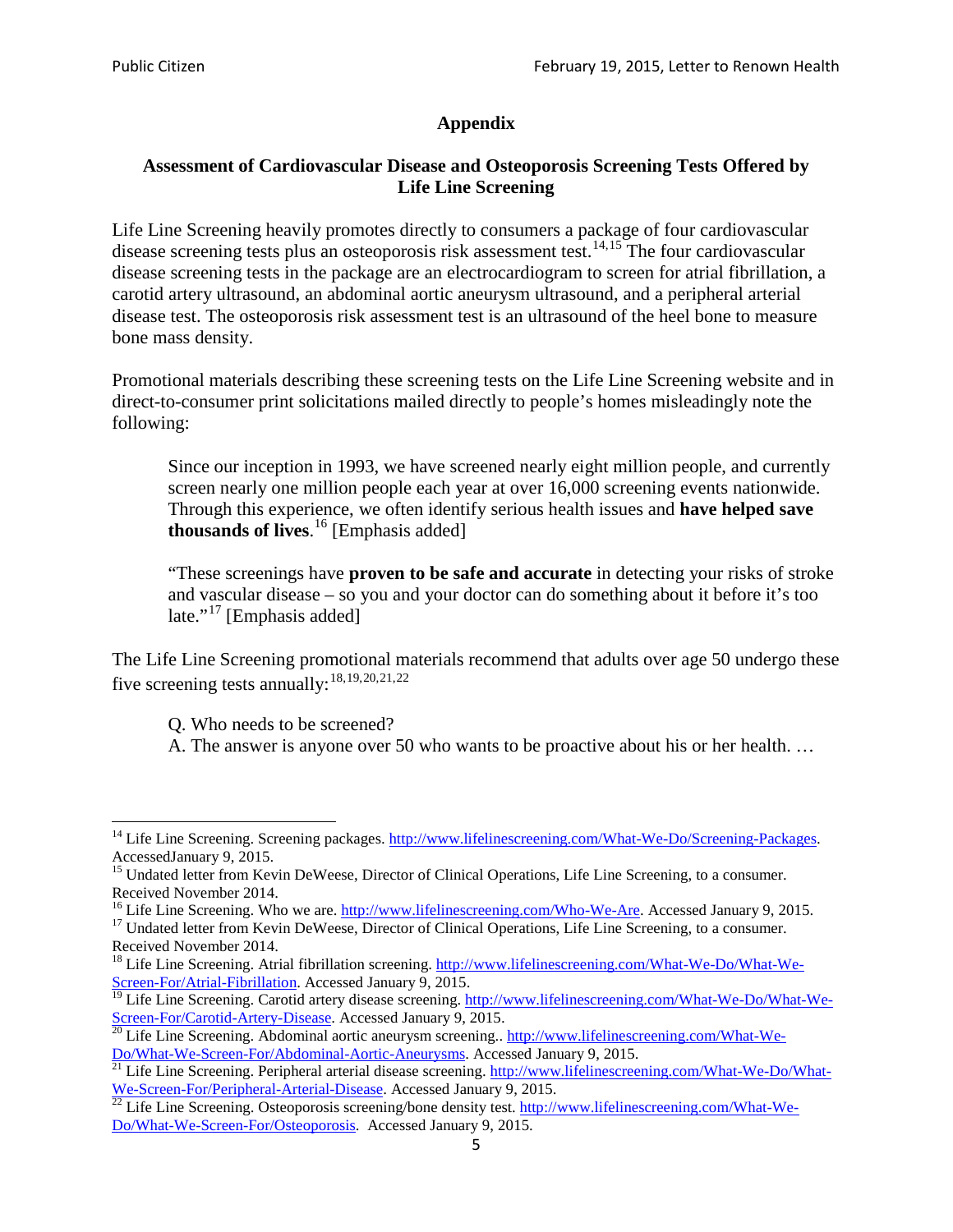However if you have a family history of stroke or heart disease, or if you have high risk factors such as being overweight, high cholesterol, smoking, or lack exercise you may wish to be screened, even if you are in your  $40^{\circ}$ s.<sup>[23](#page-5-0)</sup>

Life Line Screening's primary package is offered at a price of \$149, purportedly providing consumers a "savings of \$181."[24](#page-5-1)

Life Line Screening seeks to prompt asymptomatic individuals for whom screening for asymptomatic cardiovascular disease and osteoporosis is *not clinically indicated* to undergo screening by using inappropriate direct-to-consumer advertisements and solicitations that target consumer fear about having undetected, potentially life-threatening diseases.<sup>[25](#page-5-2)</sup> Examples of such statements found on Life Line Screening's website and print solicitation materials include the following:

- Website: "The absence of risk factors does **not** guarantee that a person will not die from a heart attack. In fact, 1 in 3 people who develop a myocardial infarction (MI) will not have any of the conventional risk factors, which include smoking, unhealthy diet, obesity, physical inactivity, high blood pressure, diabetes and raised lipids."[26](#page-5-3) [Emphasis in original]
- Website: "Similarly, **80% – 85% of strokes occur without warning in asymptomatic patients**, so they can only be significantly reduced by finding and treating the disease before it happens."<sup>[27](#page-5-4)</sup> [Emphasis added]
- Website: "Abdominal aortic aneurysms pose a threat because **they are usually silent until a medical emergency occurs**."[28](#page-5-5) [Emphasis added]
- Website: "**Aneurysms are a health risk because they can burst or rupture. A ruptured aneurysm can cause severe internal bleeding, which can lead to shock or even death.**"<sup>[29](#page-5-6)</sup> [Emphasis in original]
- Website: "Your carotid arteries are the two large blood vessels in your neck that supply blood to your brain. When these arteries become clogged with cholesterol, they become

<span id="page-5-0"></span><sup>&</sup>lt;sup>23</sup> Life Line Screening. Questions  $\&$  answers about Life Line Screening. Enclosure to undated letter from Kevin DeWeese, Director of Clinical Operations, Life Line Screening, to a consumer. Received November 2014.

<span id="page-5-1"></span><sup>&</sup>lt;sup>24</sup> Undated letter from Kevin DeWeese, Director of Clinical Operations, Life Line Screening, to a consumer. Received November 2014.

<span id="page-5-2"></span><sup>25</sup> Lovett KM, Liang BA. Direct-to-consumer cardiac screening and suspect risk evaluation. *JAMA*.  $2011;305(24):2567-2568$ .<br><sup>26</sup> Life Line Screening. The benefits of ultrasound screening in key cardiovascular disease areas.

<span id="page-5-3"></span>[http://www.lifelinescreeningresearch.com/the-benefits-of-ultrasound-screening/.](http://www.lifelinescreeningresearch.com/the-benefits-of-ultrasound-screening/) Accessed January 9, 2015.<br><sup>28</sup> Life Line Screening. Abdominal aortic aneurysm screening. http://www.lifelinescreening.com/What-We-<sup>28</sup>

<span id="page-5-5"></span><span id="page-5-4"></span>[Do/What-We-Screen-For/Abdominal-Aortic-Aneurysms.](http://www.lifelinescreening.com/What-We-Do/What-We-Screen-For/Abdominal-Aortic-Aneurysms) Accessed January 9, 2015. <sup>29</sup> Life Line Screening. Abdominal aortic aneurysm (AAA).

<span id="page-5-6"></span>[http://www.lifelinescreening.com/~/media/Files/US/pdfs/FactSheetAAAupdated.ashx.](http://www.lifelinescreening.com/~/media/Files/US/pdfs/FactSheetAAAupdated.ashx) Accessed January 9, 2015.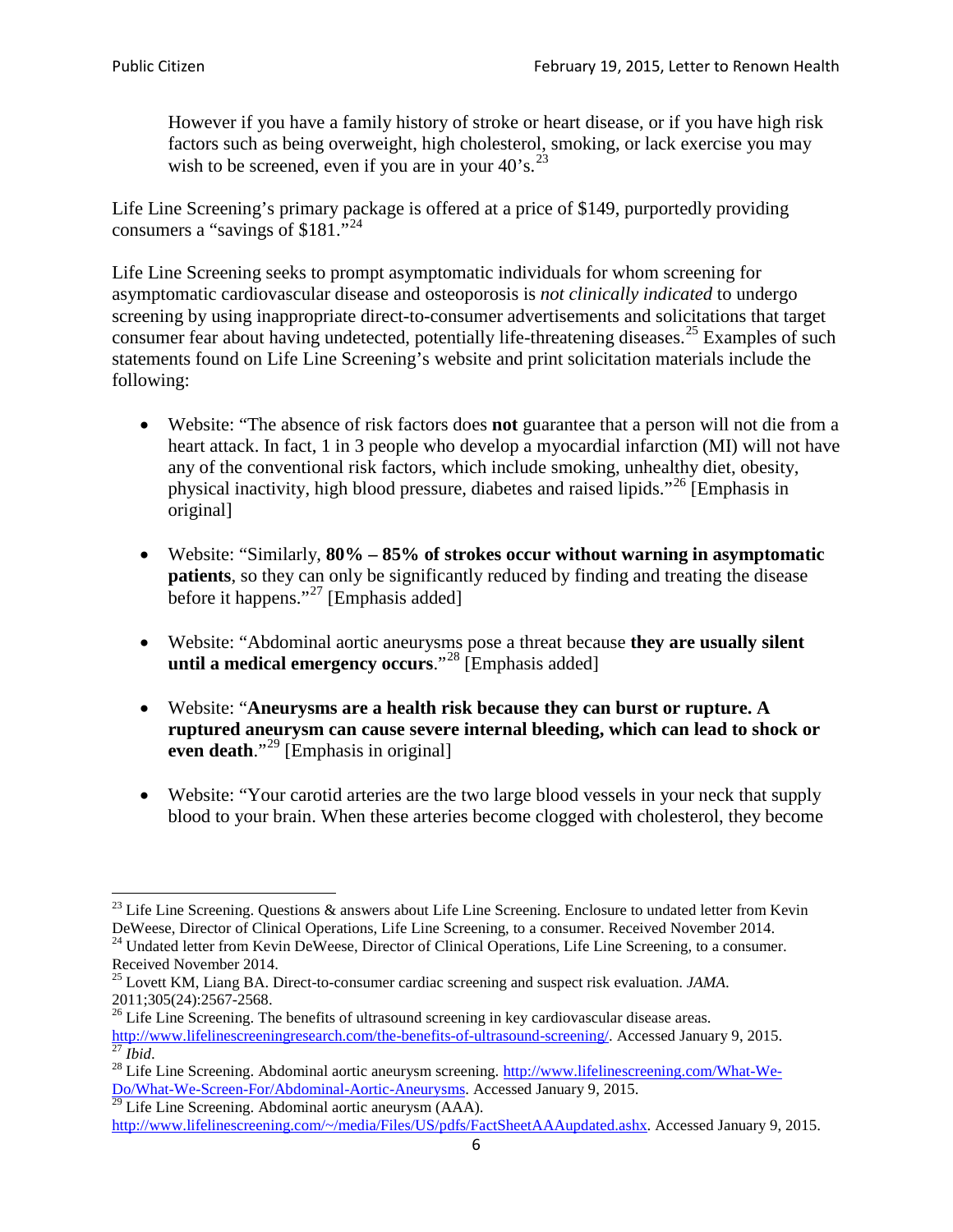**dangerously narrow**. **If a blood clot occurs in the carotid arteries, then blood cannot reach your brain and a stroke can result**. "<sup>[30](#page-6-0)</sup> [Emphasis added]

- Website: "A ruptured aortic aneurysm can cause massive internal bleeding and requires prompt emergency treatment to prevent death. **It is estimated that 80% of people with a ruptured aneurysm will die, and that many of these will die before being able to reach a hospital.**"<sup>[31](#page-6-1)</sup> [Emphasis added]
- Website: "As we age, bones begin to break down faster than new bone can be formed. Osteoporosis removes minerals from bones until they become so weak and brittle that they fracture very easily. Actions such as bending to pick up a newspaper, lifting a vacuum, or even coughing can cause a fracture. **Some fractures, such as hip fractures, may require hospitalization or major surgery, and may result in disability or even**  death."<sup>[32](#page-6-2)</sup> [Emphasis added]
- Direct-to-consumer letter: "These screenings have proven to be safe and accurate in detecting **your risks of stroke and vascular disease** – so you and your doctor **can do something about it before it's too late**."<sup>[33](#page-6-3)</sup> [Emphasis added]
- Direct-to-consumer letter: "The lifetime risk of stroke for middle-aged men and women is 1 in 5 for women and 1 in 6 for men, and **it takes a terrible toll on families**."[34](#page-6-4) [Emphasis added]
- Direct-to-consumer letter: "Life Line Screening has conducted nearly 8 million screenings, and customers sometimes tell us they feel the **screenings saved their lives**."[35](#page-6-5) [Emphasis added]
- Direct-to-consumer letter:  $36$  "What's inside your arteries?" [Emphasis in original]

As discussed below, a review of current evidence-based guidelines and relevant scientific literature fails to provide support for use of these five tests — individually or together as a package — for widespread screening of asymptomatic individuals in the general adult population over age 50 on a one-time basis, let alone annually. For many individuals, the risks of harm outweigh the benefits of the testing. Moreover, since the tests are not clinically indicated for most people being screened, and since many people will undergo additional unnecessary testing, these screenings are resulting in financial harm to many individuals.

<span id="page-6-0"></span><sup>&</sup>lt;sup>30</sup> Life Line Screening. Carotid artery disease screening. [http://www.lifelinescreening.com/What-We-Do/What-We-](http://www.lifelinescreening.com/What-We-Do/What-We-Screen-For/Carotid-Artery-Disease)[Screen-For/Carotid-Artery-Disease.](http://www.lifelinescreening.com/What-We-Do/What-We-Screen-For/Carotid-Artery-Disease) Accessed January 9, 2015.<br><sup>31</sup> *Ibid.* 32 Life Line Screening. Osteoporosis screening/bone density test. [http://www.lifelinescreening.com/What-We-](http://www.lifelinescreening.com/What-We-Do/What-We-Screen-For/Osteoporosis)

<span id="page-6-2"></span><span id="page-6-1"></span>[Do/What-We-Screen-For/Osteoporosis.](http://www.lifelinescreening.com/What-We-Do/What-We-Screen-For/Osteoporosis) Accessed January 9, 2015. <sup>33</sup> Undated letter from Kevin DeWeese, Director of Clinical Operations, Life Line Screening, to a consumer.

<span id="page-6-3"></span>Received November 2014.<br><sup>34</sup> Ibid.

<span id="page-6-4"></span>

<span id="page-6-5"></span><sup>34</sup> *Ibid*. 35 *Ibid*. 36 *Ibid*.

<span id="page-6-6"></span>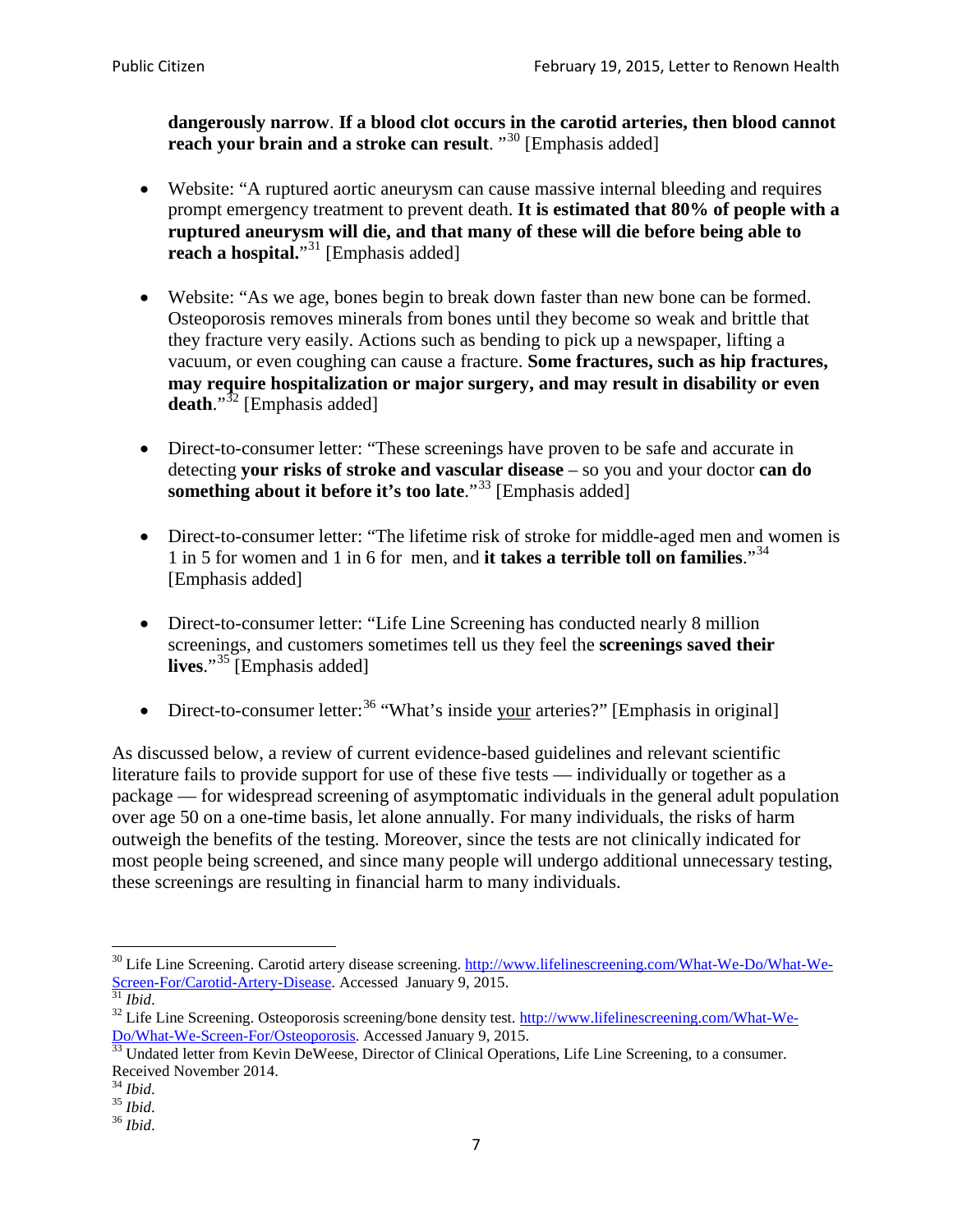Although the following screening tests sound appealing, each one either: (a) clinically benefits only appropriately selected high-risk groups of patients (rather than *all* adults over age 50); or (b) has not been scientifically proven to provide any clinically meaningful benefit to anyone. Widespread and indiscriminate use of these tests is likely to be harmful to large numbers of individuals in the general, asymptomatic population by yielding a significant number of falsepositive test results, leading to subsequent unnecessary diagnostic procedures and treatments, associated adverse effects of those procedures and treatments, and unwarranted anxiety in tested individuals. In addition, some individuals undergoing inappropriate screening will have truepositive abnormal results, but the abnormalities found will never cause symptoms or death, leading to overdiagnosis.

# **A. Atrial fibrillation screening with electrocardiogram (ECG):**

The Life Line Screening online promotional materials state:<sup>[37](#page-7-0)</sup>

Atrial Fibrillation is the most common type of heart arrhythmia (abnormal heartbeat). It occurs when the heart's upper chambers (the atria) beat irregularly or quiver. Without an effective heartbeat blood isn't pumped completely out of the atria, causing blood to pool and possibly clot. A clot can travel to other parts of the body, including the brain, where it may result in stroke.

Screening for Atrial Fibrillation

• A non-invasive procedure used to detect irregular heartbeat (a major risk factor for stroke), an Atrial Fibrillation screening is performed by attaching [ECG] electrodes above your wrists and ankles.

Who should have an atrial fibrillation screening?

• Anyone with risk factors for stroke, atrial fibrillation or carotid artery disease

How often should I get an atrial fibrillation screening?

• Annually

<span id="page-7-1"></span>However, we are not aware of any major medical professional organization that endorses widespread screening of asymptomatic patients younger than age 65 for atrial fibrillation. In addition, atrial fibrillation can be detected in most patients who have the condition simply by checking for an irregularly irregular pulse during a physical exam.

In 2011, the American Heart Association (AHA) and the American Stroke Association (ASA) jointly issued updated evidence-based guidelines for the primary prevention of stroke.<sup>[38](#page-7-1)</sup> The

<span id="page-7-0"></span><sup>&</sup>lt;sup>37</sup> Life Line Screening. Atrial fibrillation screening. [http://www.lifelinescreening.com/What-We-Do/What-We-](http://www.lifelinescreening.com/What-We-Do/What-We-Screen-For/Atrial-Fibrillation)[Screen-For/Atrial-Fibrillation.](http://www.lifelinescreening.com/What-We-Do/What-We-Screen-For/Atrial-Fibrillation) Accessed January 9, 2015.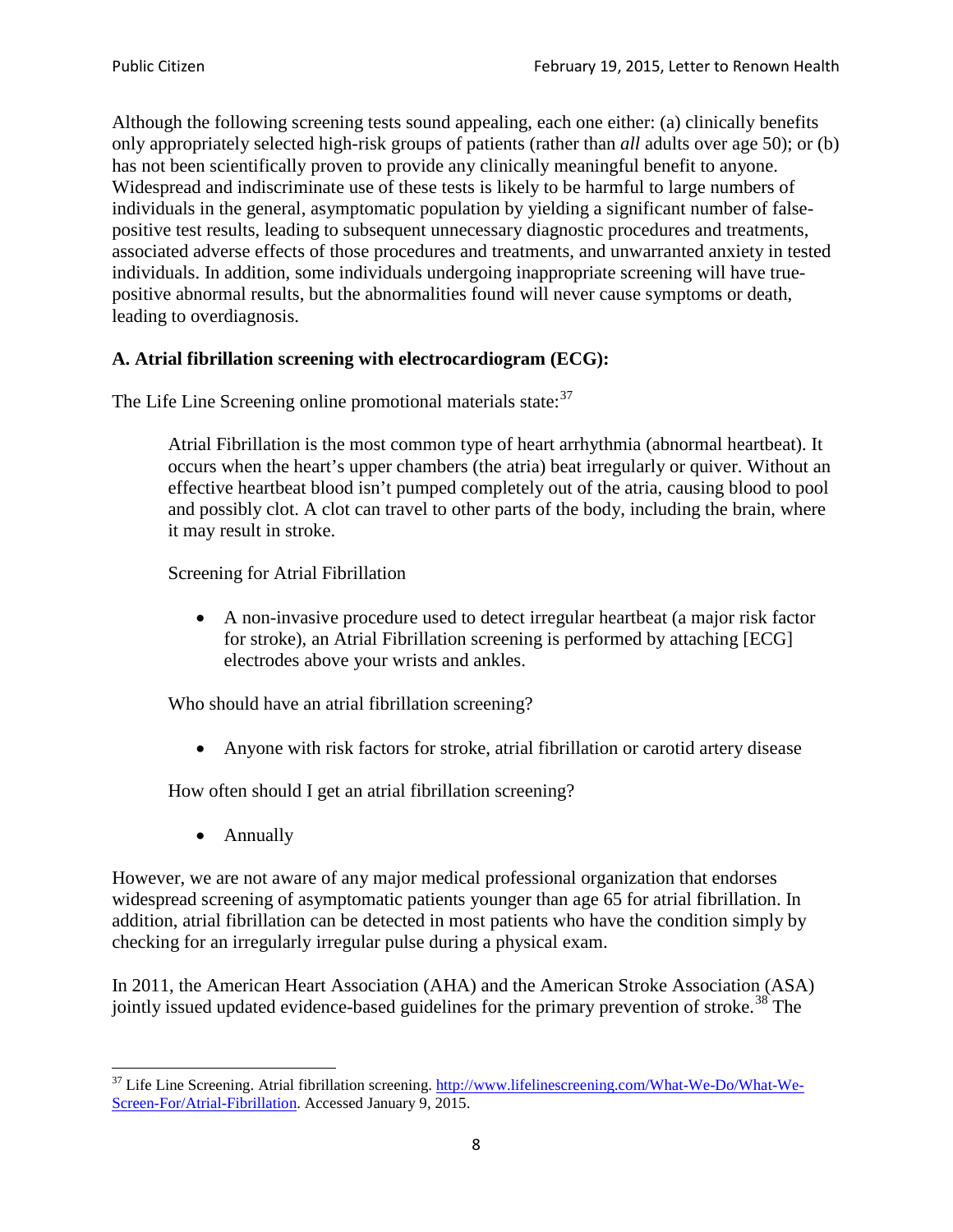American Academy of Neurology (AAN) affirmed the value of these guidelines. The 2011 AHA/ASA guidelines provided the following recommendation regarding screening for atrial fibrillation:

Active screening for atrial fibrillation in patients >65 years of age in primary care settings using pulse taking followed by an ECG as indicated can be useful.

In 2014, the AHA and the ASA issued updated evidence-based guidelines for the primary prevention of stroke.<sup>[39](#page-8-0)</sup> The AAN again affirmed the value of the updated guidelines, and the American Association of Neurological Surgeons, the Congress of Neurological Surgeons and the Preventive Cardiovascular Nurses Association endorsed them. The update provided the following recommendation regarding screening for atrial fibrillation:

Active screening for AF in the primary care setting in patients >65 years of age by pulse assessment followed by ECG as indicated can be useful.

In 2010 and 2012, the European Society of Cardiology issued evidence-based guidelines that similarly recommended that patients ages 65 and older be screened for atrial fibrillation by their primary health care providers by checking the pulse, followed by an ECG in case of irregularity. $40,41$  $40,41$ 

# **B. Stroke/Carotid Artery Ultrasound:**

The Life Line Screening online promotional materials state:<sup>[42](#page-8-3)</sup>

Your carotid arteries are the two large blood vessels in your neck that supply blood to your brain. When these arteries become clogged with cholesterol, they become dangerously narrow. If a blood clot occurs in the carotid arteries, then blood cannot reach your brain and a stroke can result. …

<sup>&</sup>lt;sup>38</sup> Goldstein LB, Bushnell CD, Adams RJ, et al. Guidelines for the primary prevention of stroke: A guideline for healthcare professionals from the American Heart Association/American Stroke Association. *Stroke*.

<sup>2011;42(2):517-584.</sup> [see page 1 for title, authors, ANA affirmation; see page 21 for recommendation]

<span id="page-8-0"></span> $\frac{2011,42(2)(317,601)}{39}$  Meschia JF, Bushnell C, Goden-Albala B, et al. Guidelines for the primary prevention of stroke: A statement for healthcare professionals from the American Heart Association/American Stroke Association. *Stroke*.

<sup>2014;45(12):3754-3832.</sup> [see page 1 for title, authors, ANA affirmation and other endorsements; see page 24 for recommendation]

<span id="page-8-1"></span><sup>40</sup> Camm AJ, Kirchhof P, Lip GYH, et al. Guidelines for the management of atrial fibrillation: The Task Force for the Management of Atrial Fibrillation of the European Society of Cardiology (ESC). *Eur Heart J*. 2010;31:2369- 2429. [See page 50]

<span id="page-8-2"></span><sup>41</sup> Camm AJ, Lip GYH, De Caterina R, et al. 2012 focused update of the ESC Guidelines for the management of atrial fibrillation: An update of the 2010 ESC Guidelines for the management of atrial fibrillation. *Eur Heart J*.

<span id="page-8-3"></span><sup>2012;33(21):2719-2747. [</sup>See page 2723]<br><sup>42</sup> Life Line Screening. Carotid artery disease screening. [http://www.lifelinescreening.com/What-We-Do/What-We-](http://www.lifelinescreening.com/What-We-Do/What-We-Screen-For/Carotid-Artery-Disease)[Screen-For/Carotid-Artery-Disease.](http://www.lifelinescreening.com/What-We-Do/What-We-Screen-For/Carotid-Artery-Disease) Accessed January 9, 2015.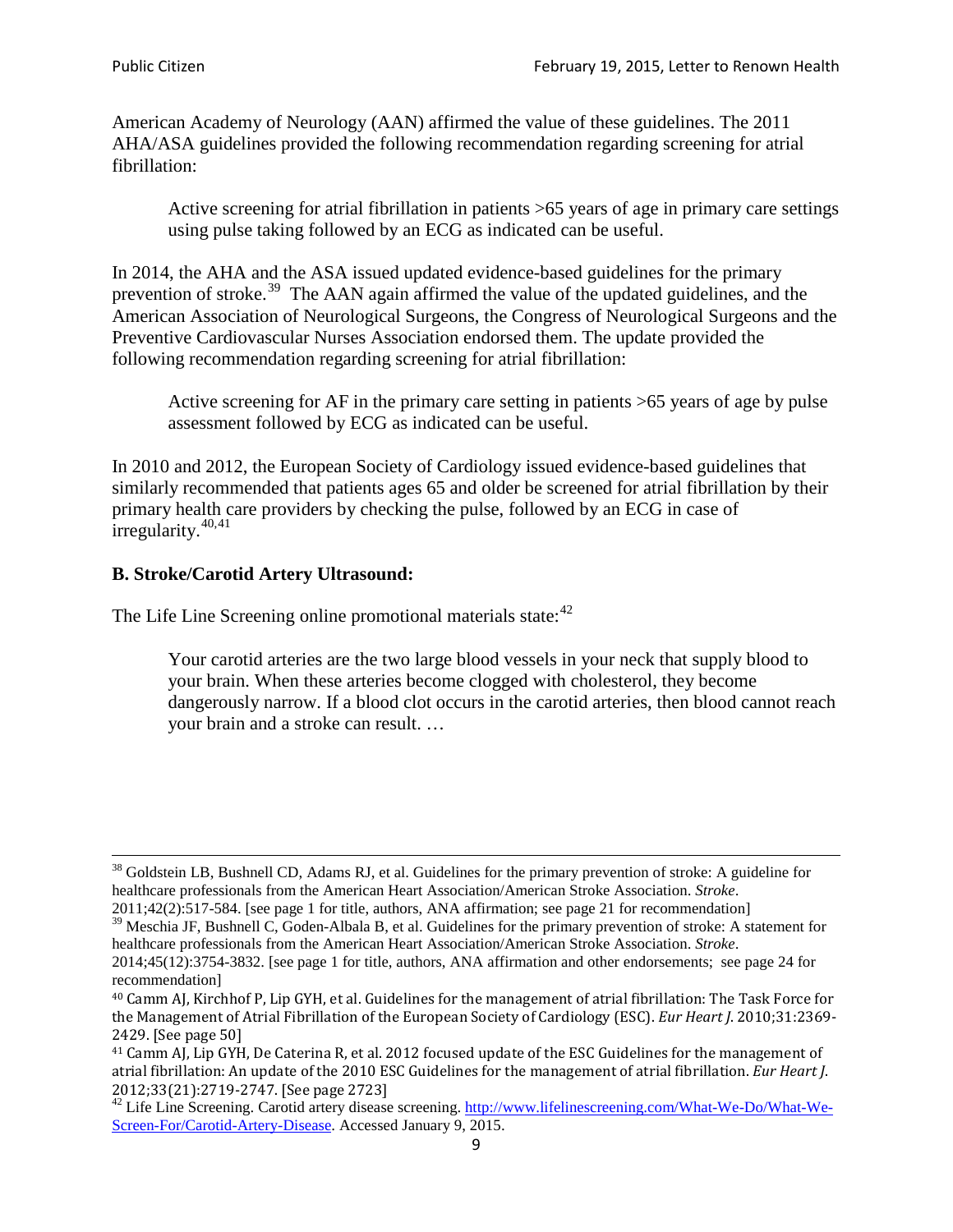Carotid Artery Disease (Plaque) Screening

• Simple, painless and non-invasive, this screening uses cutting-edge Doppler color flow ultrasound technology to create images of the carotid arteries while also measuring blood flow through them.

Who should have a carotid artery screening?

- Anyone over age 50
- Anyone over age 40 with risk factors

How often should I get a carotid artery screening?

• Annually

However, several major medical professional organizations affirmatively recommend *against* indiscriminate screening with carotid artery ultrasounds in low-risk, asymptomatic individuals, and we are not aware of any major medical professional organization that endorses such screening.

Good evidence indicates that although stroke is a leading cause of death and disability in the United States, a relatively small proportion of all disabling, unheralded strokes are due to carotid artery disease. Studies also suggest that only about 1 percent of the general population older than 65 has severe carotid artery stenosis (60 to 90 percent narrowing).<sup>[43](#page-9-0)</sup> Carotid artery stenosis is more prevalent in older adults, smokers, those with hypertension and those with heart disease; unfortunately, research has not found any single risk factor or clinically useful risk stratification tool that can reliably and accurately distinguish people who have clinically important carotid artery stenosis from those who do not.<sup>[44](#page-9-1)</sup>

In 2006, the AHA and the ASA issued a series of evidence-based guidelines for the primary prevention of stroke.[45](#page-9-2) The value of the guidelines was affirmed by the AAN. Although the guidelines did not include a specific recommendation about screening the general population for asymptomatic carotid stenosis, they did state the following:

Although highly selected patients may benefit, screening of general populations for asymptomatic carotid stenosis is unlikely to be cost-effective. The cost-effectiveness of even a one-time screening approach would be highly dependent on the ability to identify a group of persons with a high pretest likelihood of having high-grade asymptomatic disease, the availability of a screening test with a very high sensitivity and specificity when used on a side-scale basis, and very low perioperative complication rates.

<span id="page-9-0"></span> $^{43}$  U.S. Preventive Services Task Force. Screening for carotid artery stenosis: U.S. Preventive Services Task Force recommendation statement. Ann Intern Med. 2007;147(12):854-859.

<span id="page-9-2"></span><span id="page-9-1"></span><sup>&</sup>lt;sup>44</sup> *Ibid*. <sup>45</sup> Goldstein LB, Adams R, Alberts MJ, et al. Primary prevention of ischemic stroke: A guideline from the American <sup>45</sup> Goldstein LB, Adams R, Alberts MJ, et al. Primary prevention of ischemic stroke: A guide Heart Association/American Stroke Association Stroke Council. *Stroke*. 2006;37(6):1583-633.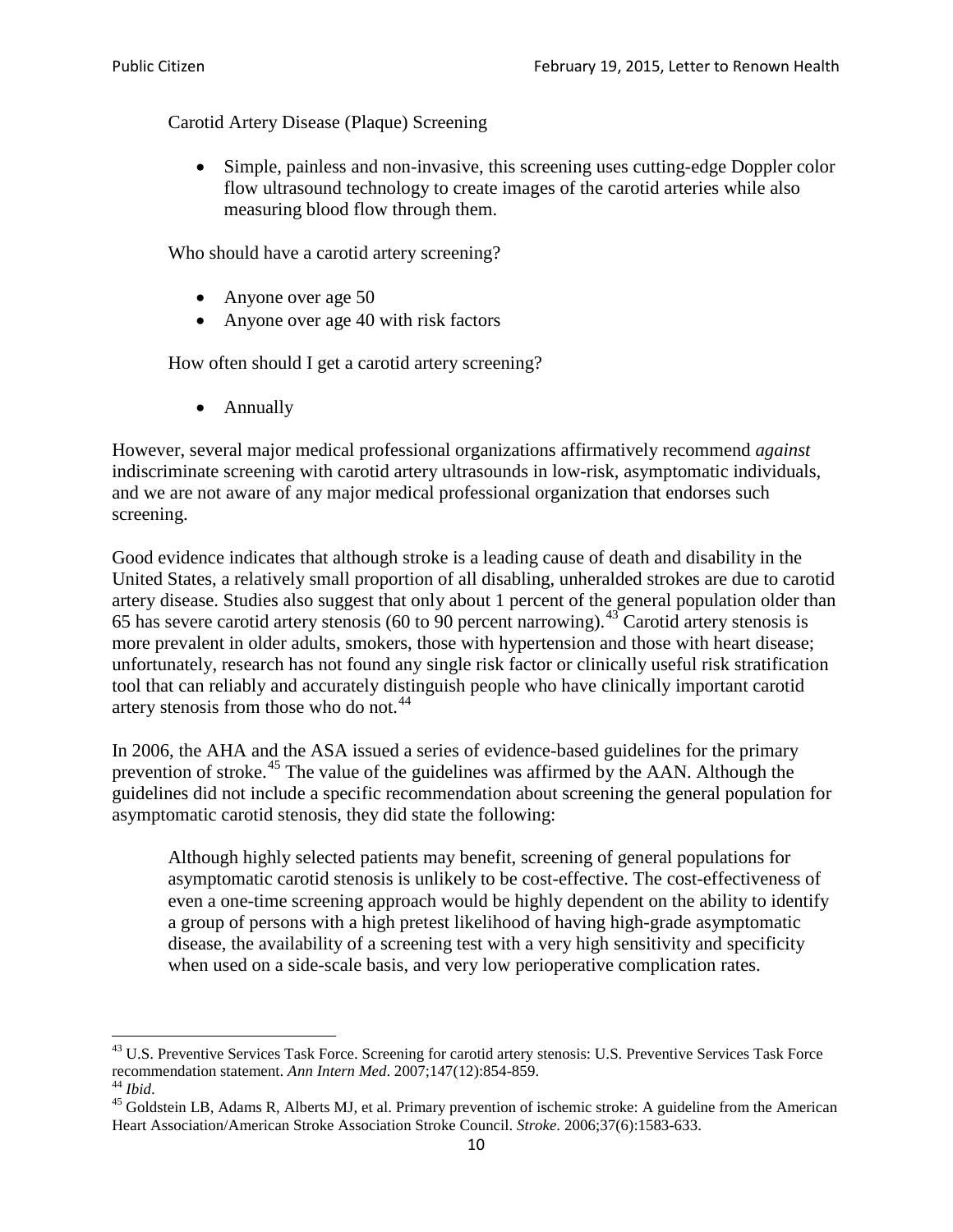These conditions for cost-effective screening are not met for carotid artery ultrasound screening of asymptomatic individuals in the general population, as discussed below.

In 2011, the AHA and the ASA issued updated guidelines for the primary prevention of stroke, the value of which was again affirmed by the  $AAN<sup>46</sup>$  $AAN<sup>46</sup>$  $AAN<sup>46</sup>$ . The updated guidelines stated the following:

Population screening for asymptomatic carotid artery stenosis is not recommended.

In 2014, the AHA and the ASA issued updated guidelines for the primary prevention of stroke.<sup>47</sup> The AAN again affirmed the value of the updated guidelines, and the American Association of Neurological Surgeons, the Congress of Neurological Surgeons, and the Preventive Cardiovascular Nurses Association endorsed them. The updated guidelines stated the following:

Screening low-risk populations for asymptomatic carotid artery stenosis is not recommended.

In 2007, the U.S. Preventive Services Task Force (USPSTF) issued an evidence-based grade D recommendation *against* screening for asymptomatic carotid artery stenosis in the general population.[48](#page-10-2) In making this a grade D recommendation, the USPSTF concluded with moderate certainty that for individuals with asymptomatic carotid artery stenosis, the benefits of screening do not outweigh the harms. It noted, in particular, the following:

#### **Importance**

Good evidence indicates that although stroke is a leading cause of death and disability in the United States, a relatively small proportion of all disabling, unheralded strokes is due to [carotid artery stenosis].

#### **Detection**

The most feasible screening test for severe [carotid artery stenosis] (for example, 60% to 99% stenosis) is duplex ultrasonography. Good evidence indicates that this test has moderate sensitivity and specificity and yields many false-positive results. A positive result on duplex ultrasonography is often confirmed by digital subtraction angiography, which is more accurate but can cause serious adverse events. Noninvasive confirmatory tests, such as magnetic resonance angiography, involve some inaccuracy. Given these facts, some people with false-positive test results may receive unnecessary invasive carotid endarterectomy surgery.

<span id="page-10-0"></span><sup>&</sup>lt;sup>46</sup> Goldstein LB, Bushnell CD, Adams RJ, et al. Guidelines for the primary prevention of stroke: A guideline for healthcare professionals from the American Heart Association/American Stroke Association. *Stroke*.<br>2011;42(2):517-584. [see page 1 for title, authors, ANA affirmation; see page 25 for recommendation]

<span id="page-10-1"></span><sup>&</sup>lt;sup>47</sup> Meschia JF, Bushnell C, Goden-Albala B, et al. Guidelines for the primary prevention of stroke: A statement for healthcare professionals from the American Heart Association/American Stroke Association. *Stroke*. 2014;45(12):3754-3832. [see page 1 for title, authors, ANA affirmation and other endorsements; see page 30 for

recommendation]<br><sup>48</sup> U.S. Preventive Services Task Force. Screening for carotid artery stenosis: U.S. Preventive Services Task Force

<span id="page-10-2"></span>recommendation statement. *Ann Intern Med*. 2007;147(12):854-9.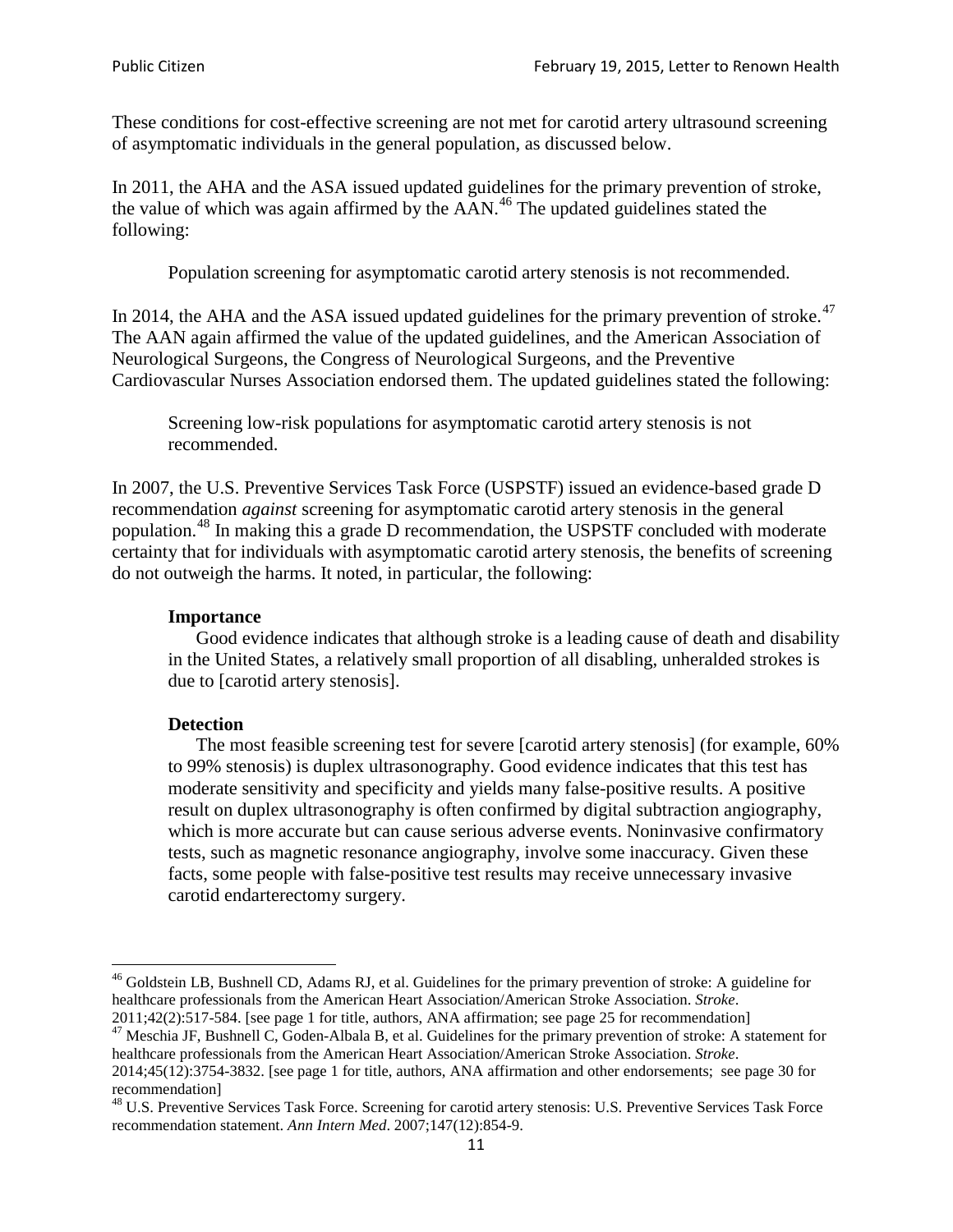## **Benefits of Detection and Early Intervention**

Good evidence indicates that in selected, high-risk trial participants with asymptomatic severe [carotid artery stenosis], carotid endarterectomy by selected surgeons reduces the 5-year absolute incidence of all strokes or perioperative death by approximately 5%. These benefits would be less among asymptomatic people in the general population. For the general primary care population, the benefits are judged to be no greater than small.

## **Harms of Detection and Early Intervention**

Good evidence indicates that both the testing strategy and the treatment with carotid endarterectomy can cause harms. A testing strategy that includes angiography will itself cause some strokes. A testing strategy that does not include angiography will cause some strokes by leading to carotid endarterectomy in people who do not have severe [carotid artery stenosis]. In excellent centers, carotid endarterectomy is associated with a 30-day stroke or mortality rate of about 3%; some areas have higher rates. These harms are judged to be no less than small.

In July 2014, the USPSTF issued an updated recommendation against screening for asymptomatic carotid artery stenosis in the general population.<sup>[49](#page-11-0)</sup> In reaffirming its prior recommendation, the USPSTF concluded with moderate certainty that the harms of screening for asymptomatic carotid artery stenosis outweigh the benefits. The USPSTF presented the following updated rationale: $50$ 

#### **Importance**

Stroke is a leading cause of death and disability in the United States. Although asymptomatic carotid artery stenosis is a risk factor for stroke, it causes a relatively small proportion of strokes.

#### **Detection**

The most feasible screening test for carotid artery stenosis (defined as 60% to 99% stenosis) is ultrasonography. Although adequate evidence indicates that this test has high sensitivity and specificity, in practice, ultrasonography yields many false-positive results in the general population, which has a low prevalence of carotid artery stenosis (approximately 0.5% to 1%). There are no externally validated, reliable tools that can determine who is at increased risk for carotid artery stenosis or for stroke when carotid artery stenosis is present. Adequate evidence indicates that the accuracy of screening by auscultation of the neck is poor.

## **Benefits of Detection and Early Intervention**

There is no direct evidence on the benefits of screening for carotid artery stenosis. Adequate evidence indicates that in selected trial participants with asymptomatic carotid artery stenosis, carotid endarterectomy (CEA) performed by selected surgeons reduces the absolute incidence of all strokes or perioperative death by approximately 3.5%

<span id="page-11-0"></span><sup>&</sup>lt;sup>49</sup> LeFevre on behalf of the U.S. Preventive Services Task Force. Screening for asymptomatic carotid artery stenosis: U.S. Preventive Services Task Force Recommendation Statement. *Ann Intern Med*. Published online July 8, 2014. doi:10.7326/M14-1333. <sup>50</sup> *Ibid*.

<span id="page-11-1"></span>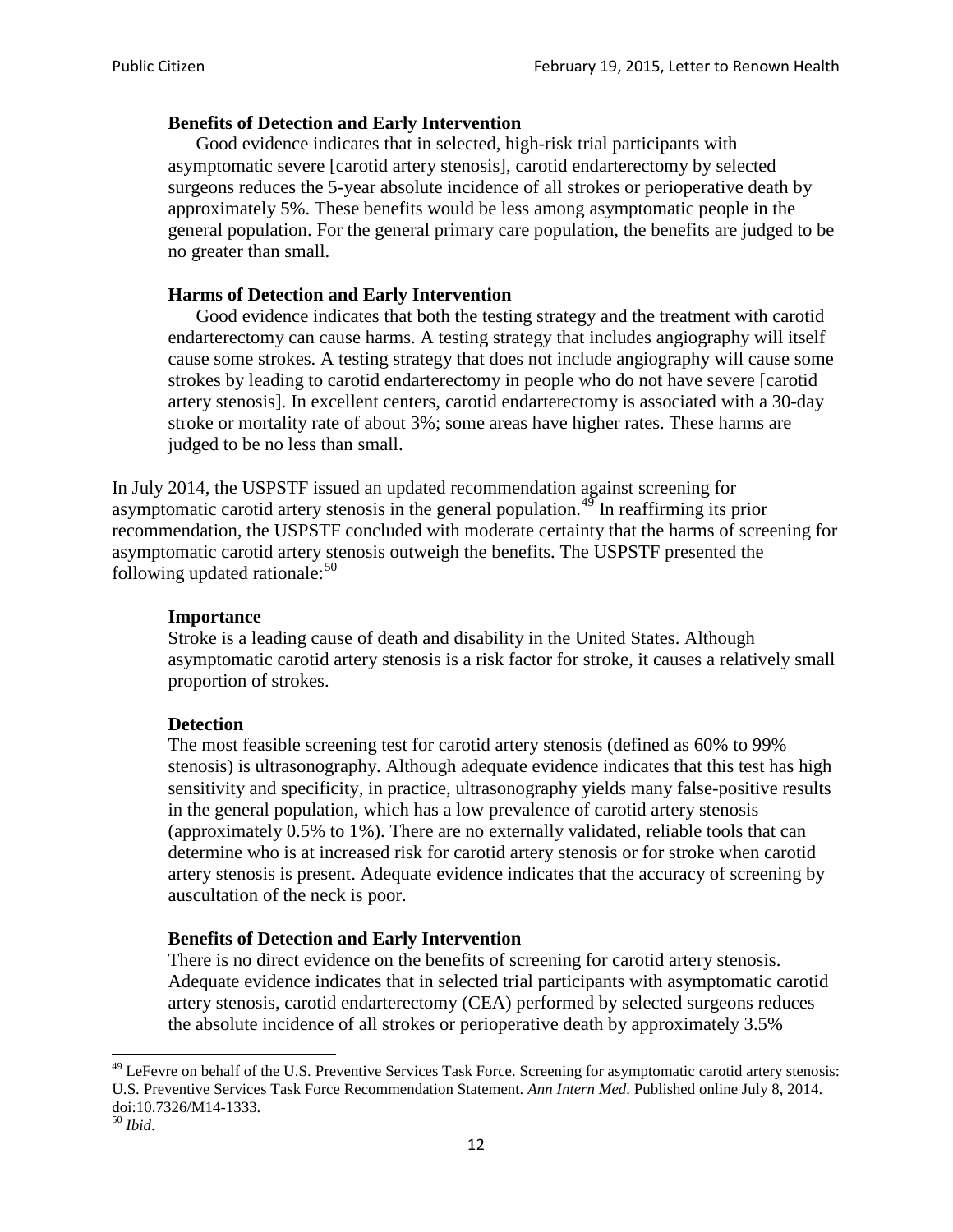compared with (outdated) medical management. However, this difference is probably smaller with current optimal medical management. The magnitude of these benefits would be smaller in asymptomatic persons in the general population. For the general primary care population, the magnitude of benefit is small to none. There is no evidence that identification of asymptomatic carotid artery stenosis leads to any benefit from adding or increasing medication doses (beyond current standard medical therapy for cardiovascular disease prevention).

#### **Harms of Detection and Early Intervention**

Adequate evidence indicates that both the testing strategy for carotid artery stenosis and treatment with CEA can cause harms. Although screening with ultrasonography has few direct harms, all screening strategies, including those with or without confirmatory tests (that is, digital subtraction or magnetic resonance angiography), have imperfect sensitivity and specificity and could lead to unnecessary interventions and result in serious harms. In selected centers similar to those in the trials, CEA is associated with a 30-day stroke or mortality rate of approximately 2.4%; reported rates are as high as approximately 5% in low-volume centers and 6% in certain states. Myocardial infarctions are reported in 0.8% to 2.2% of patients after CEA. The 30-day stroke or mortality rate after carotid angioplasty and stenting (CAAS) is approximately 3.1% to 3.8%. The overall magnitude of harms of screening and subsequent treatment of asymptomatic carotid artery stenosis is small to moderate depending on patient population, surgeon, center volume, and geographic location.

In 2007, the American Society of Neuroimaging, with co-sponsorship by the Society of Vascular and Interventional Neurology, issued evidence-based recommendations on the screening of asymptomatic carotid artery disease in the general population and selected subsets of patients.<sup>[51](#page-12-0)</sup> These societies issued a grade E recommendation *against* screening for carotid artery stenosis in the general population or in a selected population based on age, gender or any other variable alone. The criteria for a grade E recommendation were that the prevalence of disease may be high or low but detection and treatment is documented to have no benefit, or prevalence of disease is low. They also issued a grade A recommendation that screening of selective subpopulations of adults age 65 or older with at least three cardiovascular risk factors (hypertension, coronary artery disease, current cigarette smoking or hyperlipidemia) needs to be considered. The criteria of a grade A recommendation were that the prevalence of disease is high and detection and treatment is of documented benefit.

In 2011, the Society for Vascular Surgery issued a position statement recommending ultrasound screening of carotid arteries only for high-risk individuals age 55 or older, taking into account cardiovascular risk factors, such as a history of hypertension, diabetes mellitus, smoking,

<span id="page-12-0"></span><sup>&</sup>lt;sup>51</sup> Qureshi AI, Alexandrov AV, Tegeler CH, et al. Guidelines for screening of extracranial carotid artery disease: a statement for healthcare professionals from the multidisciplinary practice guidelines committee of the American Society of Neuroimaging; cosponsored by the Society of Vascular and Interventional Neurology. *J Neuroimaging*. 2007;17(1):19-47.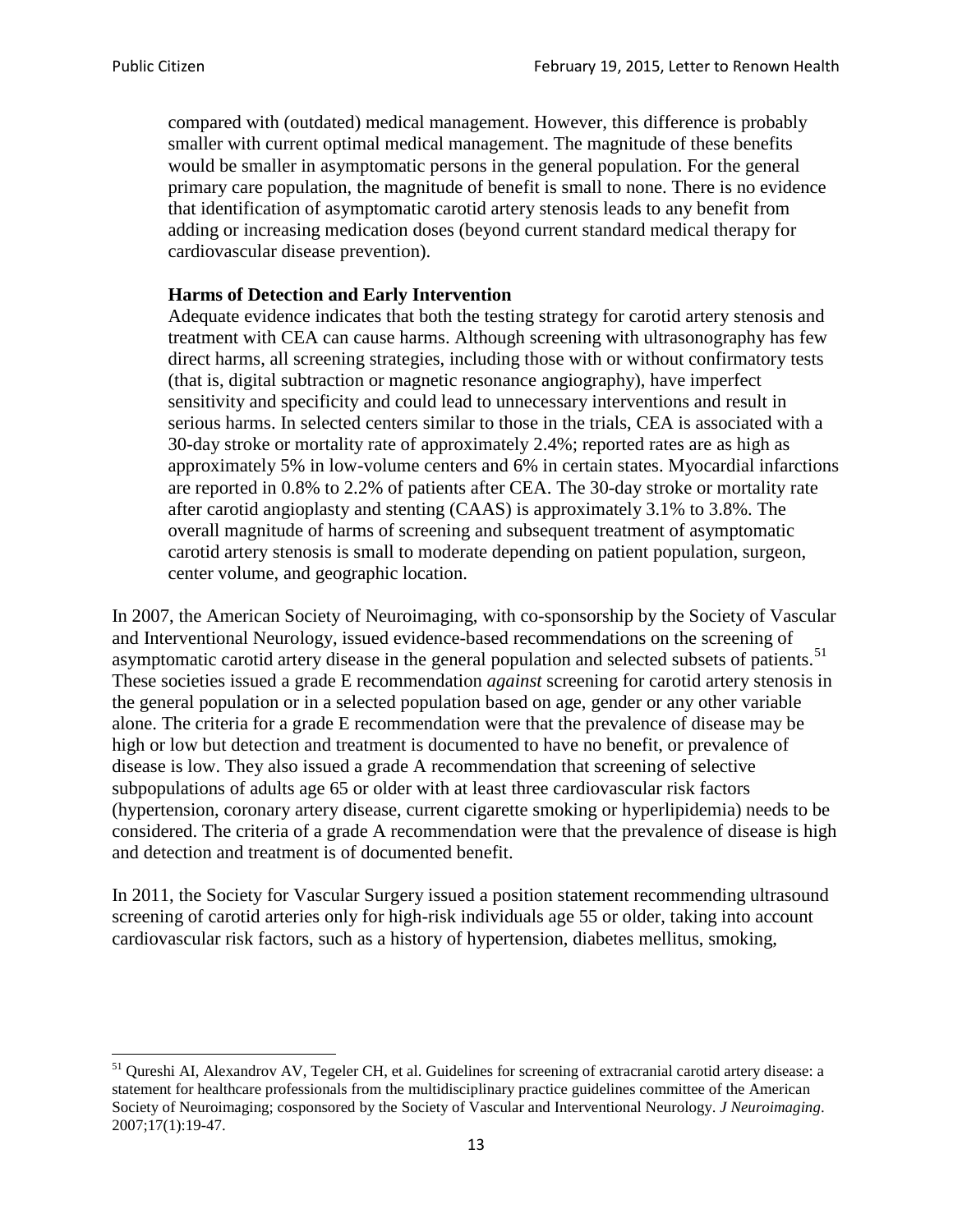hypercholesterolemia, or known cardiovascular disease.<sup>[52](#page-13-0)</sup> The position statement provided little substantive evidence to support this recommendation.

Thus, screening for carotid artery stenosis with ultrasound in the general, asymptomatic population has *not* been shown to significantly improve clinical outcomes, and numerous medical professional organizations strongly recommend against such screening.

#### **C. Abdominal Aortic Aneurysm Ultrasound:**

The Life Line Screening online promotional materials state:<sup>[53](#page-13-1)</sup>

An Abdominal Aortic Aneurysm (AAA), a specific kind of aneurysm, is a condition in which the lining of the blood vessel called the aorta is enlarged within the abdomen. Abdominal aortic aneurysms pose a threat because they are usually silent until a medical emergency occurs.

The abdominal aorta is the largest blood vessel in the body and the main artery that originates in the heart. As the lining weakens from age and other risk factors, the vessel wall thins and expands. …

Screening for Aortic Aneurysms

• A painless, non-invasive procedure, an abdominal aortic aneurysm screening requires you to lie on your back while a technician uses ultrasound to take images and measurements of your abdominal aorta. …

Who should have an aortic aneurysm screening?

• Anyone with risk factors

How often should I get an aortic aneurysm screening?

• Annually

By definition, an AAA is present when aortic diameter equals or exceeds 3.0 cm (slightly more than one inch).<sup>[54](#page-13-2)</sup> Most people who have an AAA show no signs or symptoms until it ruptures. The strongest risk factor for *rupture* of an AAA is the aortic diameter.<sup>[55](#page-13-3)</sup> Thus, risk of AAA rupture rises with increasing size of the aneurysm. AAAs with a diameter between 3.0 and 3.9

<span id="page-13-0"></span> $52$  Society for Vascular Surgery. SVS position statement on vascular screenings. January 2011. http://www.vascularweb.org/about/positionstatements/Pages/svs-position-statement-on-vascular-screening.aspx.<br>Accessed January 14, 2015.

<span id="page-13-1"></span>Accessed January 14, 2015.<br>
Sa Life Line Screening. Abdominal aortic aneurysm screening. http://www.lifelinescreening.com/What-We-<br>
Do/What-We-Screen-For/Abdominal-Aortic-Aneurysms. Accessed January 9, 2015.

<span id="page-13-2"></span> $\frac{1}{54}$  Fleming C, Whitlock EP, Beil TL, Lederle FA. Screening for abdominal aortic aneurysm: A best-evidence systematic review for the U.S. Preventive Services Task Force. *Ann Intern Med.* 2005;142(3):203-211.<br><sup>55</sup> Lederle FA, Johnson GR, Wilson SE, et al. Rupture rate of large abdominal aortic aneurysms in patients refusing

<span id="page-13-3"></span>or unfit for elective repair. *JAMA*. 2002;287(22):2968-2972.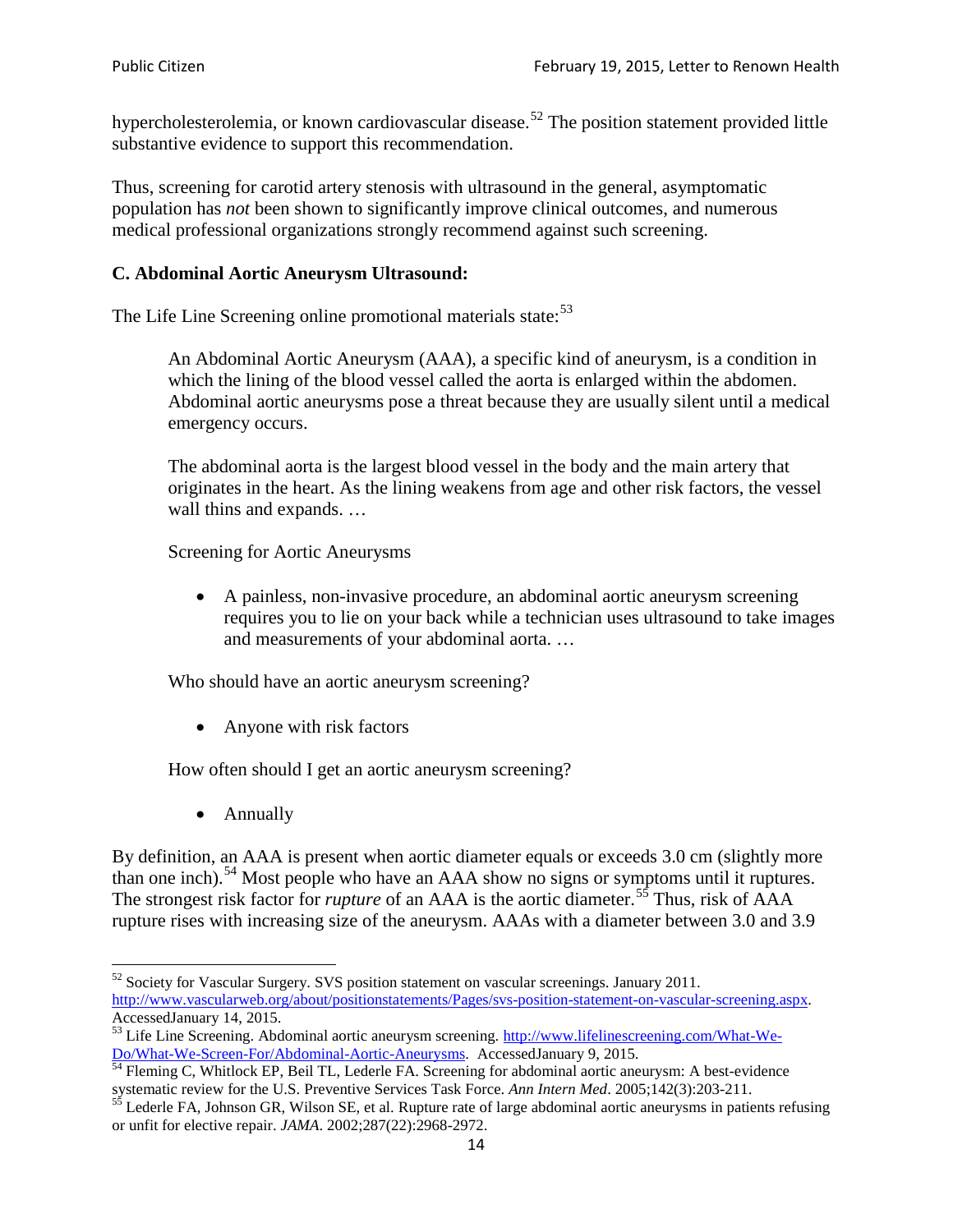cm have an essentially 0 percent annual rupture risk; those with between 4.0 and 4.9 cm have a 1 percent risk; and those between 5.0 and 5.9 cm have a 11 percent annual rupture risk.<sup>[56](#page-14-0)</sup>

In a study of an unselected general population in the U.K., the prevalence of AAA was six times greater in men than women for all age groups.<sup>[57](#page-14-1)</sup> For men not screened for  $AAA$ , almost all deaths from ruptured AAAs occurred after age 65, with more than half occurring before age 80.<sup>[58](#page-14-2)</sup> For women not screened for AAA, the majority of AAA-related deaths occurred after age 80.<sup>[59](#page-14-3)</sup>

Several major medical professional organizations affirmatively recommend one-time ultrasound screening for AAAs *only in certain high-risk individuals* given the epidemiology of AAAs described above, and we are not aware of any major medical professional organization that endorses indiscriminate ultrasound screening for AAAs in low-risk, asymptomatic individuals.

In 2005, the USPSTF issued the following evidence-based recommendations for AAA screening: $60$ 

(1) A grade B recommendation for one-time screening for AAA by ultrasonography in men age 65 to 75 who have ever smoked. In making this a grade [B recommendation,](http://www.uspreventiveservicestaskforce.org/uspstf/gradespre.htm#brec) the USPSTF offered the following rationale:

> The USPSTF found good evidence that screening for AAA and surgical repair of large AAAs ( $\geq$ 5.5 cm) in men age 65 to 75 years who have ever smoked (current and former smokers) leads to decreased AAA-specific mortality. There is good evidence that abdominal ultrasonography, performed in a setting with adequate quality assurance (that is, in an accredited facility with credentialed technologists), is an accurate screening test for AAA. There is also good evidence of important harms of screening and early treatment, including an increased number of surgeries with associated clinically significant morbidity and mortality, and short-term psychological harms. On the basis of the moderate magnitude of net benefit, the USPSTF concluded that the benefits of screening for AAA in men age 65 to 75 years who have ever smoked outweigh the harms.

(2) No recommendation for or against screening for AAA in men age 65 to 75 who have *never* smoked. In making this grade C recommendation, the USPSTF offered the following rationale:

> The USPSTF found good evidence that screening for AAA in men age 65 to 75 years who have never smoked leads to decreased AAA-specific mortality. There is, however, a lower prevalence of large AAAs in men who have never smoked

<span id="page-14-0"></span><sup>&</sup>lt;sup>56</sup> LeFevre ML on behalf of the U.S. Preventive Services Task Force. Screening for abdominal aortic aneurysm: U.S. Preventive Services Task Force recommendation statement. *Ann Intern Med*. Online June 24, 2014. doi:

<span id="page-14-1"></span><sup>10.7326/</sup>M14-1204.<br> $57$  Scott RA, Bridgewater SG, Ashton HA. Randomized clinical trial of screening for abdominal aortic aneurysm in women. *Br J Surg.* 2002;89(3):283-285.

<span id="page-14-4"></span><span id="page-14-3"></span>

<span id="page-14-2"></span><sup>&</sup>lt;sup>58</sup> *Ibid.*<br><sup>59</sup> *Ibid.* 2002;<br><sup>60</sup> U.S. Preventive Services Task Force. Screening for abdominal aortic aneurysm: Recommendation statement. *Ann Intern Med*. 2005;142(3):198-202.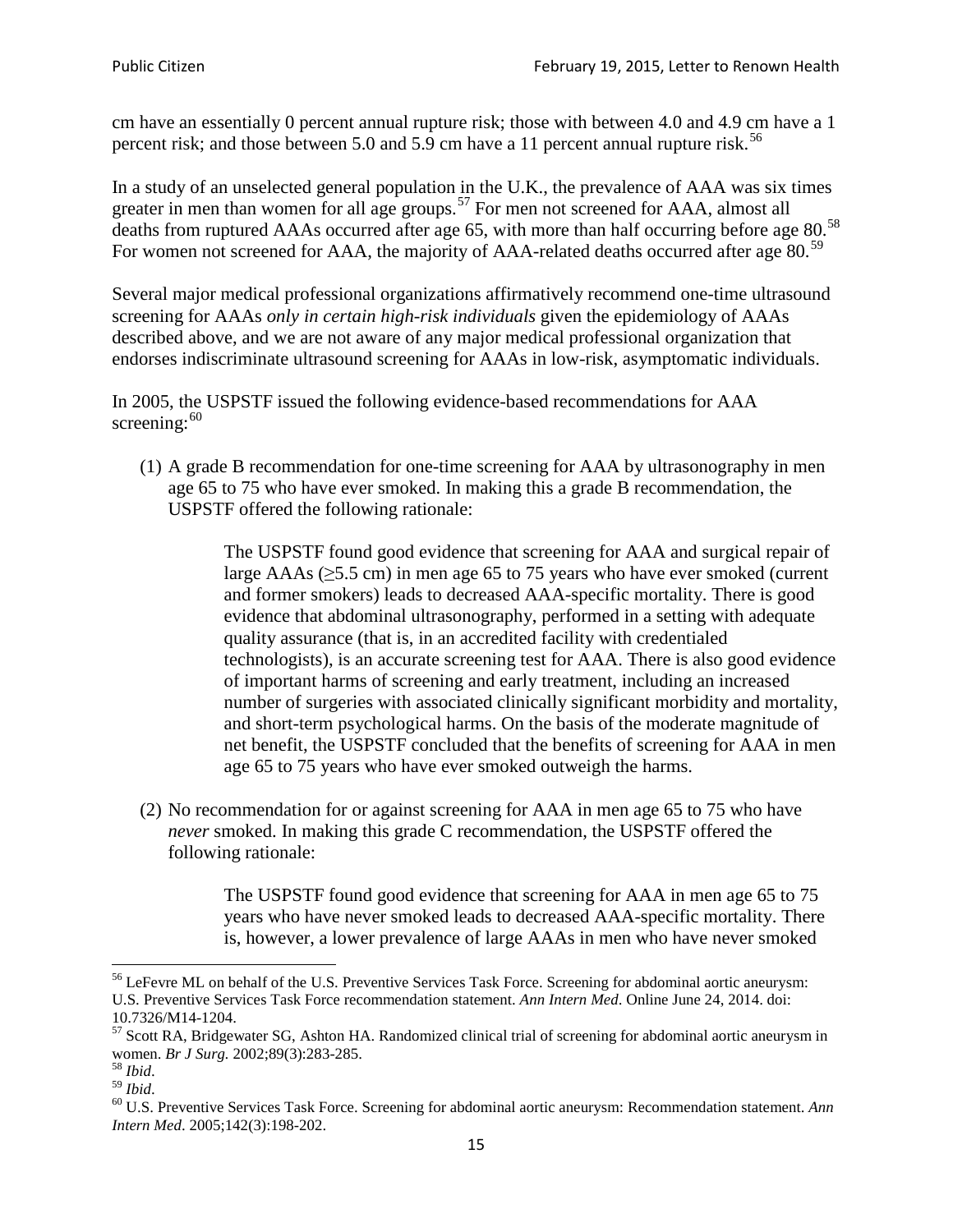compared with men who have ever smoked; thus, the potential benefit from screening men who have never smoked is small. There is good evidence that screening and early treatment lead to important harms, including an increased number of surgeries with associated clinically significant morbidity and mortality, and short-term psychological harms. The USPSTF concluded that the balance between the benefits and harms of screening for AAA is too close to make a general recommendation in this population.

(3) A grade D recommendation *against* routine screening for AAA in women. In making this a grade D recommendation, the USPSTF offered the following rationale:

> Because of the low prevalence of large AAAs in women, the number of AAArelated deaths that can be prevented by screening this population is small. There is good evidence that screening and early treatment result in important harms, including an increased number of surgeries with associated morbidity and mortality, and psychological harms. The USPSTF concluded that the harms of screening women for AAA therefore outweigh the benefits.

In June 2014, the USPSTF issued a revised recommendation statement, based on an updated review of the available evidence published between January 2004 and January 2013.<sup>[61](#page-15-0)</sup> The updated recommendations differ slightly from the 2005 recommendations and include the following: $62$ 

(1) A grade B recommendation for one-time screening for AAA with ultrasonography in men ages 65 to 75 who have ever smoked (no change from 2005). The USPSTF provided the following updated rationale for this unchanged recommendation:

> Four large, population-based, randomized, controlled trials (RCTs) show that invitation to 1-time screening for AAA is associated with reduced AAA-specific mortality in men. This benefit begins 3 years after testing and persists up to 15 years. In addition, risk reduction for AAA rupture and emergency surgery persists up to 10 to 13 years.

> In the 2 highest-quality trials, the relative reduction in AAA-specific mortality after 13 years was 42% to 66%. In the largest trial, where prevalence of AAA was approximately 5% in the screened group, screening was associated with an absolute risk reduction in death of 1.4 per 1000 men.

Abdominal aortic aneurysms are most prevalent in men who have ever smoked, occurring in approximately 6% to 7% of this population. This prevalence increases the importance of screening in these men because it maximizes the absolute benefit that could be achieved (that is, it improves the likelihood that

<span id="page-15-0"></span><sup>61</sup> Guirguis-Blake JM, Beil TL, Senger CA Whitlock EP. Ultrasonography screening for abdominal aortic aneurysms: A systematic review for the U.S. Preventive Services Task Force. *Ann Intern Med*. 2014;160(5):321- 329.

<span id="page-15-1"></span> $62$  LeFevre ML on behalf of the U.S. Preventive Services Task Force. Screening for abdominal aortic aneurysm: U.S. Preventive Services Task Force recommendation statement. *Ann Intern Med*. 2014;161(4):281-290..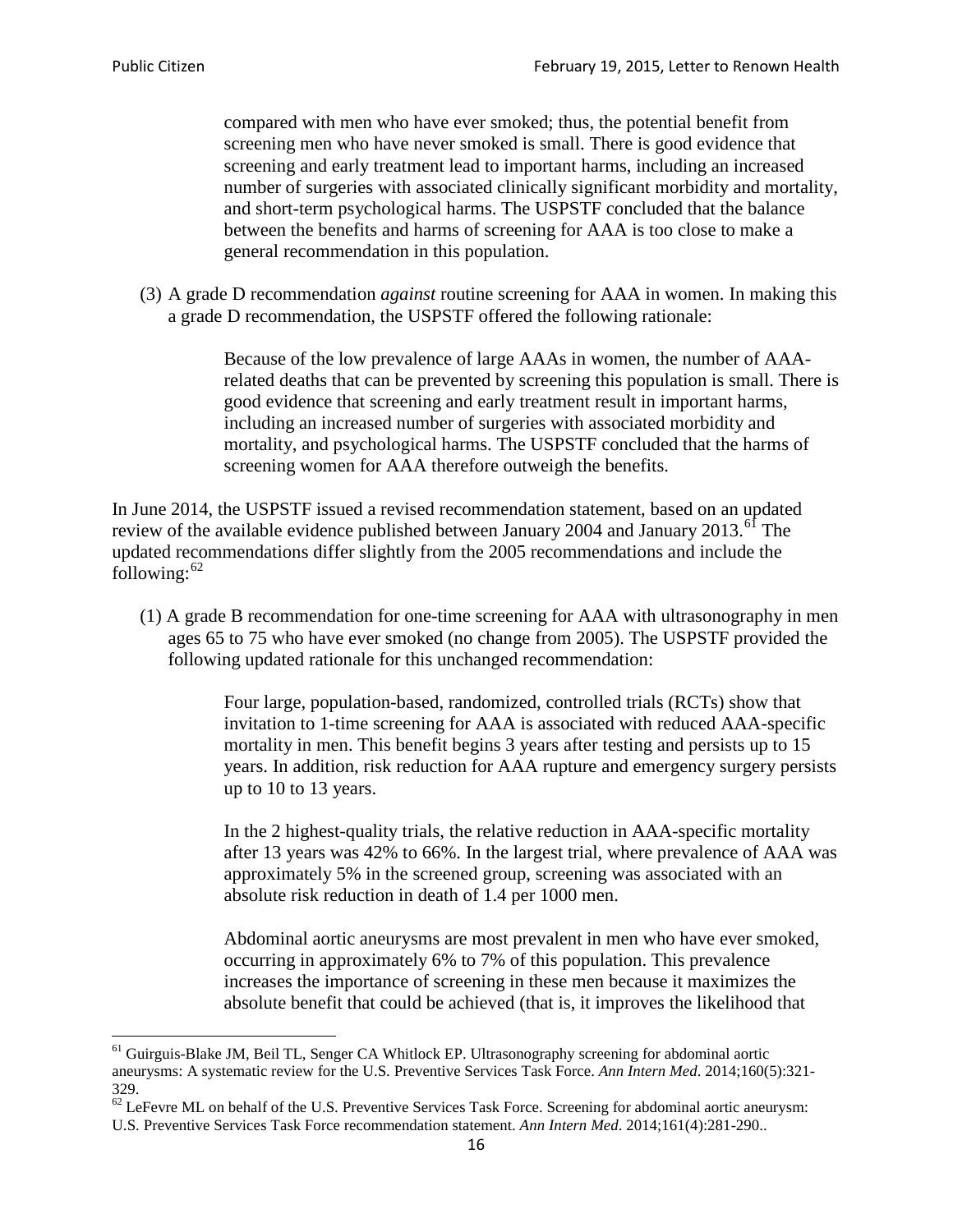men in this group will benefit from screening). Convincing evidence shows that 1-time screening with ultrasonography results in a moderate benefit in men aged 65 to 75 years who have ever smoked.

The USPSTF concluded with high certainty that screening for AAA with ultrasonography in men ages 65 to 75 who have ever smoked has a moderate net benefit.

(2) A grade C recommendation that clinicians *selectively* offer screening for AAA in men ages 65 to 75 who have never smoked rather than routinely screening all men in this group. Evidence indicates that the net benefit of screening all men ages 65 to 75 years who have never smoked is small. In determining whether this service is appropriate in individual cases, patients and clinicians should consider the balance of benefits and harms on the basis of evidence relevant to the patient's medical history, family history, other risk factors, and personal values. The USPSTF offered the following rationale for this new recommendation:

> Screening men overall reduces AAA-specific death, rupture, and emergency surgery. However, the lower prevalence of AAA in men who have never smoked (approximately 2%) substantially reduces the absolute benefit (that is, it greatly lowers the probability that men in this group will benefit from screening). Adequate evidence shows that 1-time screening for AAA with ultrasonography results in a small benefit in men aged 65 to 75 years who have never smoked.

The USPSTF also suggested the following clinical considerations with respect to this new recommendation:

Despite the demonstrated benefits of screening for AAA in men overall, the lower prevalence of AAA in male never-smokers versus male ever-smokers suggests that clinicians should consider a patient's risk factors and the potential for harm before screening for AAA rather than routinely offering screening to all male never-smokers. Important risk factors for AAA include older age and a firstdegree relative with an AAA; other risk factors include a history of other vascular aneurysms, coronary artery disease, cerebrovascular disease, atherosclerosis, hypercholesterolemia, obesity, and hypertension. Factors associated with a reduced risk for AAA include African American race, Hispanic ethnicity, and diabetes.

(3) An I statement concluding that the current evidence is insufficient to assess the balance of benefits and harms of screening for AAA in women ages 65 to 75 who have ever smoked. (An I statement means the USPSTF concludes that the current evidence is insufficient to assess the balance of benefits and harms of the service. Evidence may be lacking, of poor quality, or conflicting, and the balance of benefits and harms cannot be determined.) The USPSTF offered the following rationale for this draft statement:

> *Potential Preventable Burden.* A screening study in Sweden found that the prevalence of AAA in women aged 70 years was low (0.8%) for ever-smokers but increased to 2.0% for current smokers. A meta-analysis of individual-patient data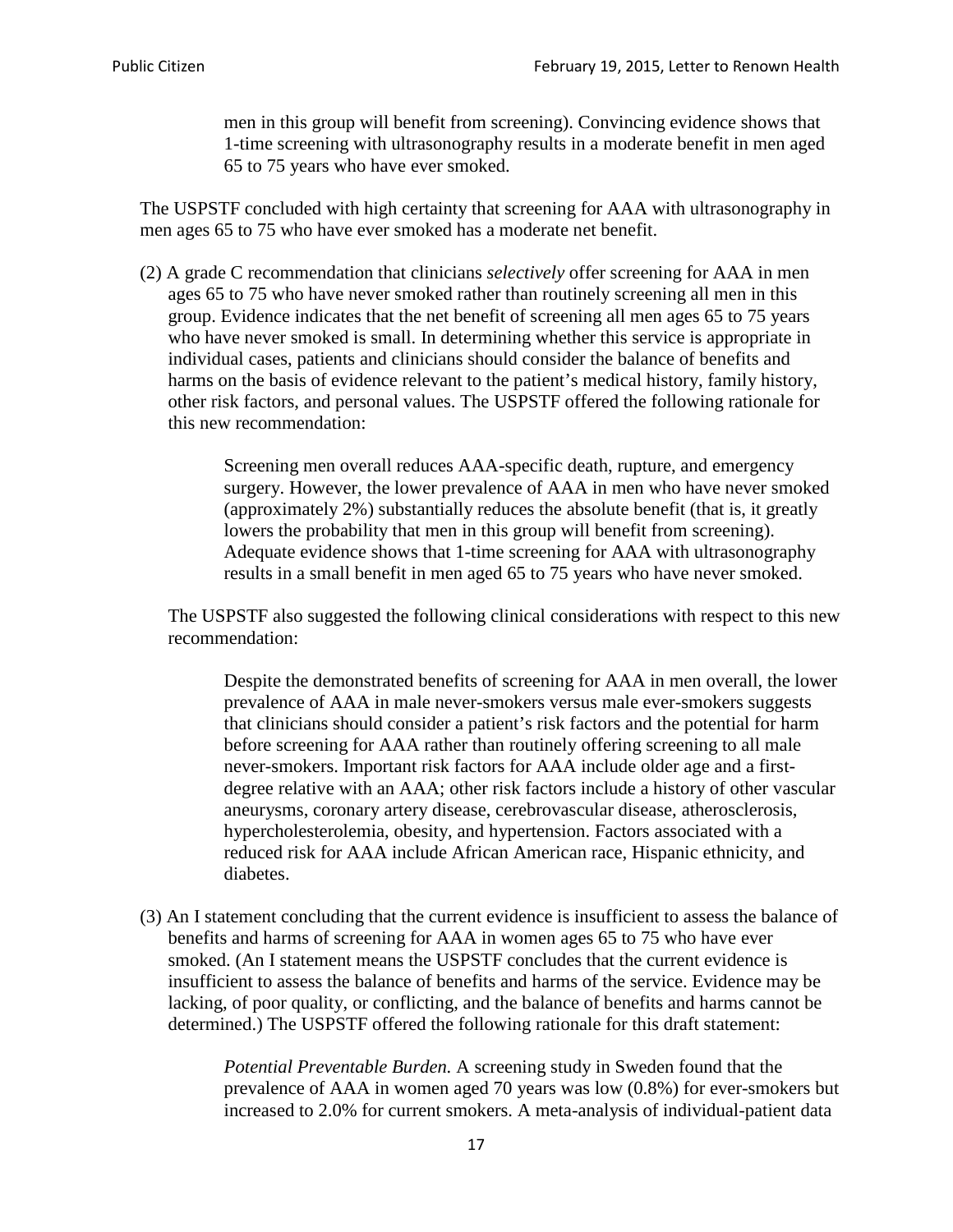found that women have a higher risk than men for AAA rupture at the same diameter (hazard ratio [HR], 3.76 [95% CI, 2.58 to 5.47]). However, AAAassociated deaths occur at an older age in women (at a time of increased competing causes of death and a declining benefit–risk ratio for operative interventions), with 70% of deaths occurring after age 80 years in women compared with fewer than 50% in men. In the only screening RCT that included women, most screen-detected AAAs in women were small (3.0 to 3.9 cm) and AAA-specific mortality was low in screened and unscreened women  $(<0.2\%)$ after 10 years.

*Potential Harms.* Four RCTs (primarily done in men) showed that screening for AAA doubled the rate of AAA-associated surgeries, largely driven by an increase in elective surgeries. Most screen-detected AAAs were below the 5.5-cm threshold for immediate repair. This finding generally results in long-term or lifelong surveillance and is probably associated with some amount of overtreatment, although the magnitude of this burden is difficult to quantify.

Most screening trials reported an associated decrease in emergency AAA repairs and a reduced 30-day mortality rate associated with emergency surgery in populations invited to screen, although mortality associated with elective surgery was not reduced. Operative mortality associated with AAAs is higher in women than in men (7% vs. 5% for open repair and 2% vs. 1% for endovascular repair, respectively).

*Costs.* In addition to the cost of ultrasonography screening (approximately \$100), the estimated potential associated cost of elective surgery to repair a screendetected AAA ranges from \$37 000 to \$43 000. Potential opportunity costs also may arise, because screening may take the place of other preventive activities that may be more beneficial to the patient.

*Current Practice.* Screening for AAA is provided as part of the "welcome-to-Medicare visit" for women who have a family history of AAA. However, the evidence is insufficient to accurately characterize current practice patterns related to screening for AAA in women.

A retrospective analysis from 2000 to 2010 used the National Inpatient Sample, a database that has a stratified 20% random sample of all nonfederal inpatient hospital admissions in the United States. This analysis found that women are more likely than men to have open surgery versus endovascular aneurysm repair (EVAR) for unruptured AAA (24% vs. 17%, respectively), potentially because of issues with access to the iliac artery (that is, smaller artery size) that may preclude endovascular management.

A retrospective review of 4026 AAA repairs in the Vascular Study Group of New England database (a voluntary registry from 30 academic and community hospitals in the 6 New England states) reported that women were more likely than men to have open surgery versus EVAR and to be older and have smaller aortic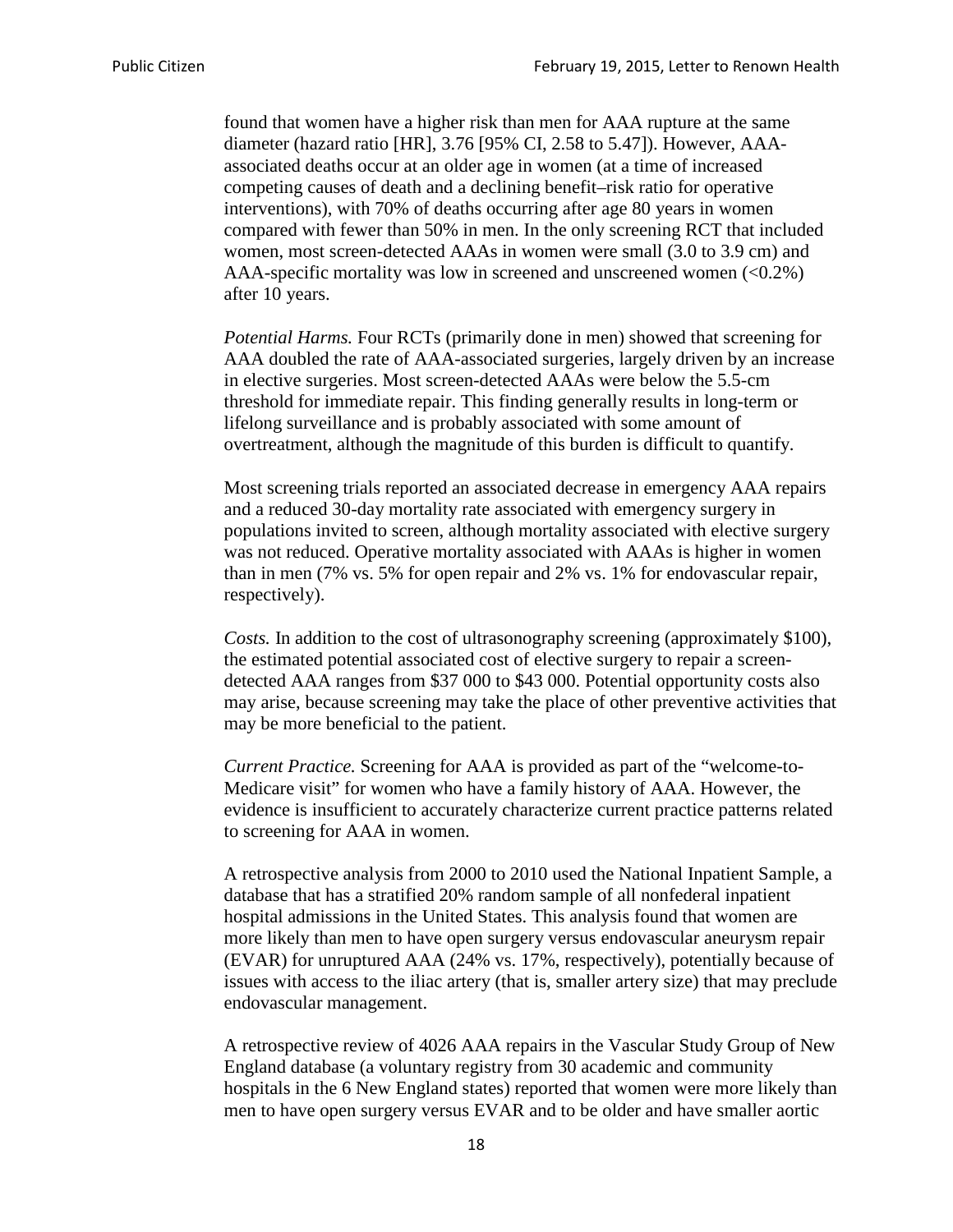diameters at the time of repair. Postoperative complications were higher in women than in men after elective EVAR or open repair, including emergency reoperations, dysrhythmias, leg ischemia or emboli, bowel ischemia, or need for discharge to another medical facility rather than home.

(4) A grade D recommendation *against* routine screening for AAA in women who have never smoked. The USPSTF offered the following rationale for this draft updated recommendation:

> The prevalence of AAA in women who have never smoked is low (0.03% to 0.60% in women aged 50 to 79 years). The evidence also shows no apparent benefit of screening for AAA in women. The USPSTF therefore concludes that adequate evidence shows that the absolute benefit of 1-time screening for AAA with ultrasonography in women who have never smoked can effectively be bounded at none or almost none.

In discussing the harms of detection and early treatment of AAAs, the USPSTF noted the following: $63$ 

In the available trials, groups invited to screening were approximately twice as likely as control groups to have any AAA surgery within 3 to 5 years, predominantly driven by an increase in elective surgeries. More than 90% of AAAs identified by screening were below the 5.5-cm threshold for immediate repair. Detecting smaller AAAs generally leads to long-term (potentially lifelong) surveillance.

A person's risk for death related to elective surgery for AAA is lower than that for death related to emergency surgery for rupture. However, the increase in the overall rates of detection and surgery in the screening groups still potentially represents a harm. A proportion of AAAs will never rupture because they do not advance or because a person dies of a competing cause.

The exact extent of overdiagnosis and overtreatment is difficult to estimate. One study from Massachusetts General Hospital reviewed 24 000 consecutive autopsies between 1952 and 1975 and found that 75% of the 473 patients who died with an undetected or unoperated AAA had a cause of death not related to the AAA (41% were >5.1 cm in diameter). Given that even elective treatment is associated with some risk for perioperative mortality, overtreatment is an important issue to consider when deciding whether to screen for this condition....

Convincing evidence shows that the harms associated with 1-time screening for AAA with ultrasonography are at least small in all populations and potentially higher in women because of their higher risk for operative mortality.

In 2011, the Society for Vascular Surgery issued a position statement on vascular screening recommending a one-time ultrasound screening for AAA for all men age 65 or older and

<span id="page-18-0"></span><sup>63</sup> *Ibid*.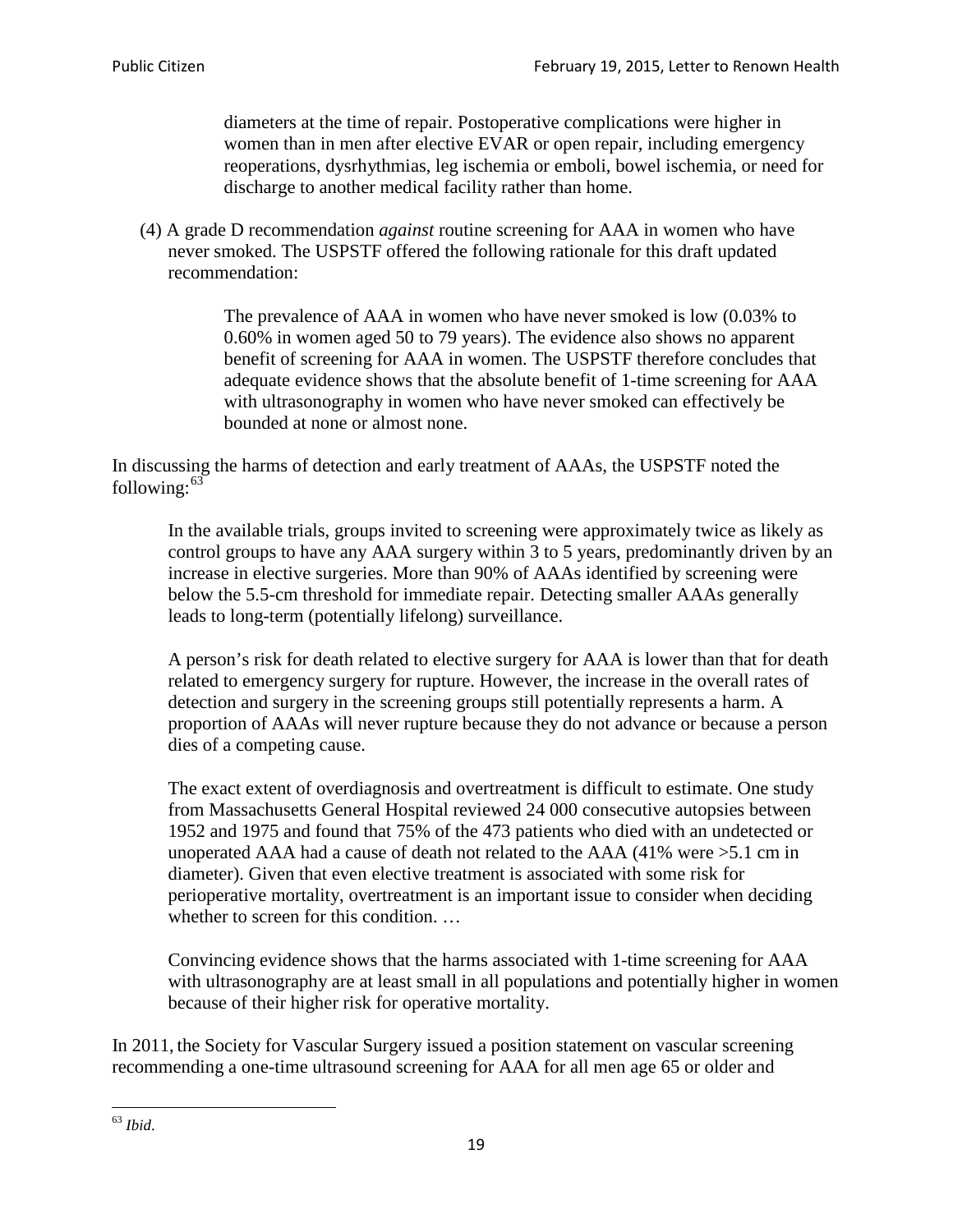screening men as early as age 55 who have a family history of AAA.<sup>[64](#page-19-0)</sup> The society also recommended one-time ultrasound screening for AAA for all women age 65 or older who have a family history of AAA or have smoked.

In 2012, the ACCF, American College of Radiology, American Institute of Ultrasound in Medicine, American Society of Echocardiography, American Society of Nephrology, Intersocietal Commission for the Accreditation of Vascular Laboratories, Society for Cardiovascular Angiography and Interventions, Society of Cardiovascular Computed Tomography, Society for Interventional Radiology, Society for Vascular Medicine, and Society for Vascular Surgery jointly issued evidence-based appropriate use criteria for noninvasive vascular testing (ultrasound and physiological testing) for a variety of possible indications.<sup>[65](#page-19-1)</sup> For each indication, these organizations classified the use of noninvasive vascular testing into one of the following three categories:

- **Appropriate:** The test is one in which the expected incremental information, combined with clinical judgment, exceeds the expected negative consequences — including the risks of the procedure itself and the downstream impact of poor test performance such as delay in diagnosis (false-negatives) or inappropriate diagnosis (false-positives) — by a sufficiently wide margin for the specific indication that the procedure is generally considered acceptable care and a reasonable approach for the indication.
- **Uncertain:** The test *may* be generally acceptable and *may* be a reasonable approach for the specific indication; uncertainty also implies that more research and/or patient information is needed to classify the indication definitively.
- **Inappropriate:** The test *is not* generally acceptable and *is not* a reasonable approach for the specific indication.

These organizations classify screening for AAA as *inappropriate* for anyone under age 65 with no history of smoking, except as noted below. They also classify such screening as *uncertain* for anyone 65 or older with no history of smoking.

These organizations did classify screening for AAA as *appropriate* for the following subgroups:

- Adults older than age 60 with a first-degree relative with an AAA.
- Adults age 65 or older who are current or former smokers.

In summary, the USPSTF and many other major medical professional organizations recommended against routine screening for AAA, or designate such screening as inappropriate for those individuals who are not at high risk for developing AAA. Screening for AAA in the

<span id="page-19-0"></span><sup>64</sup> Society for Vascular Surgery. SVS Position Statement on Vascular Screenings. January 2011. [http://www.vascularweb.org/about/positionstatements/Pages/svs-position-statement-on-vascular-screening.aspx.](http://www.vascularweb.org/about/positionstatements/Pages/svs-position-statement-on-vascular-screening.aspx) 

<span id="page-19-1"></span>Accessed August 21, 2014.<br><sup>65</sup> Mohler ER, Gornik HL, Gerhard-Herman M, et al. ACCF/ACR/AIUM/ASE/ASN/ICAVL/SCAI/SCCT/SIR/ SVM/SVS 2012 appropriate use criteria for peripheral vascular ultrasound and physiological testing part I: Arterial ultrasound and physiological testing*. J Am Coll Cardiol*. 2012;60(3):242-276.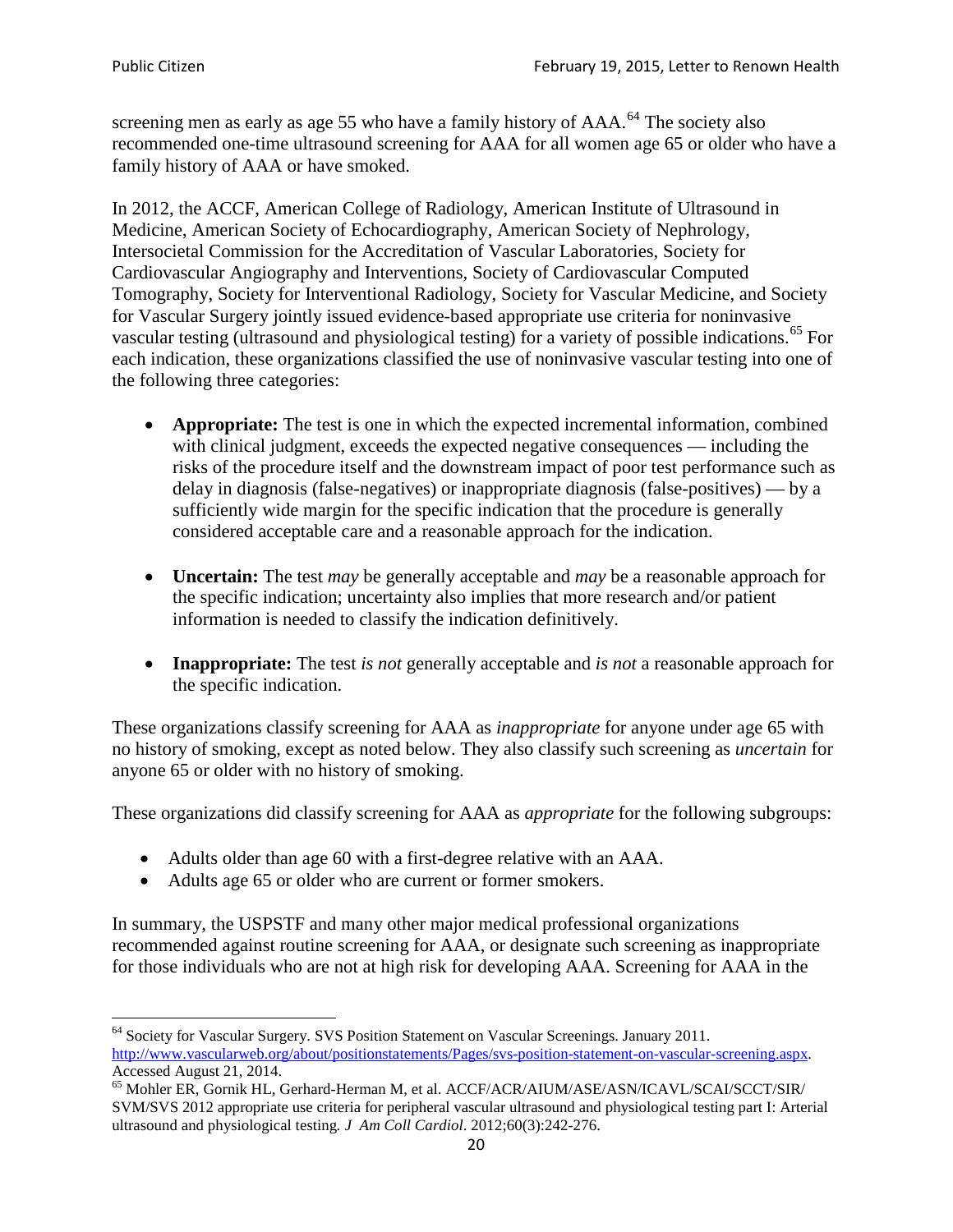general, asymptomatic population has *not* been shown to significantly improve clinical outcome and is likely to do more harm than good.

## **D. Peripheral Arterial Disease Test:**

The Life Line Screening online promotional materials state:<sup>[66](#page-20-0)</sup>

Peripheral Arterial Disease (PAD), more commonly known as hardening of the arteries, affects about eight million Americans. It is a condition in which the large and mediumsized arteries supplying blood to the legs become narrow or clogged, constricting the flow of blood. PAD is caused by atherosclerosis, a gradual process in which cholesterol and scar tissue build up, forming a substance called plaque that clogs the artery. PAD not only causes pain and disability, it also is associated with a much higher risk of heart disease. …

Peripheral Arterial Disease Screening

o A quick, easy and non-invasive procedure, PAD screening is done by using the ankle-brachial index (ABI). After removing your socks and shoes, you will have pressure cuffs placed around your upper arms and ankles. A small ultrasound device will then measure the systolic blood pressure in your limbs. …

Who should have a peripheral arterial disease screening?

• Anyone with risk factors

How often should I get a peripheral arterial disease screening?

• Annually

In 2012, the ACCF, American College of Radiology, American Institute of Ultrasound in Medicine, American Society of Echocardiography, American Society of Nephrology, Intersocietal Commission for the Accreditation of Vascular Laboratories, Society for Cardiovascular Angiography and Interventions, Society of Cardiovascular Computed Tomography, Society for Interventional Radiology, Society for Vascular Medicine, and Society for Vascular Surgery jointly issued evidence-based appropriate use criteria for noninvasive vascular testing (ultrasound and physiological testing) for a variety of possible indications. These appropriate use criteria identify the following as the only appropriate indications for lower extremity artery testing with ABI: patients with diminished pulses, femoral bruit, age greater than 50 with diabetes or smoking, or age greater than 70, which is consistent with ACC/AHA PAD guidelines. The evaluation with ABI for those younger than 50 and those with diabetes was classified as uncertain.<sup>[67](#page-20-1)</sup>

<span id="page-20-0"></span><sup>&</sup>lt;sup>66</sup> Life Line Screening. Peripheral arterial disease screening. [http://www.lifelinescreening.com/What-We-Do/What-](http://www.lifelinescreening.com/What-We-Do/What-We-Screen-For/Peripheral-Arterial-Disease)

<span id="page-20-1"></span>[We-Screen-For/Peripheral-Arterial-Disease.](http://www.lifelinescreening.com/What-We-Do/What-We-Screen-For/Peripheral-Arterial-Disease) Accessed January 9, 2015.<br><sup>67</sup> Mohler ER, Gornik HL, Gerhard-Herman M, et al. ACCF/ACR/AIUM/ASE/ASN/ICAVL/SCAI/SCCT/SIR/ SVM/SVS 2012 appropriate use criteria for peripheral vascular ultrasound and physiological testing part I: Arterial ultrasound and physiological testing. *J Am Coll Cardiol*. 2012;60(3):242-276.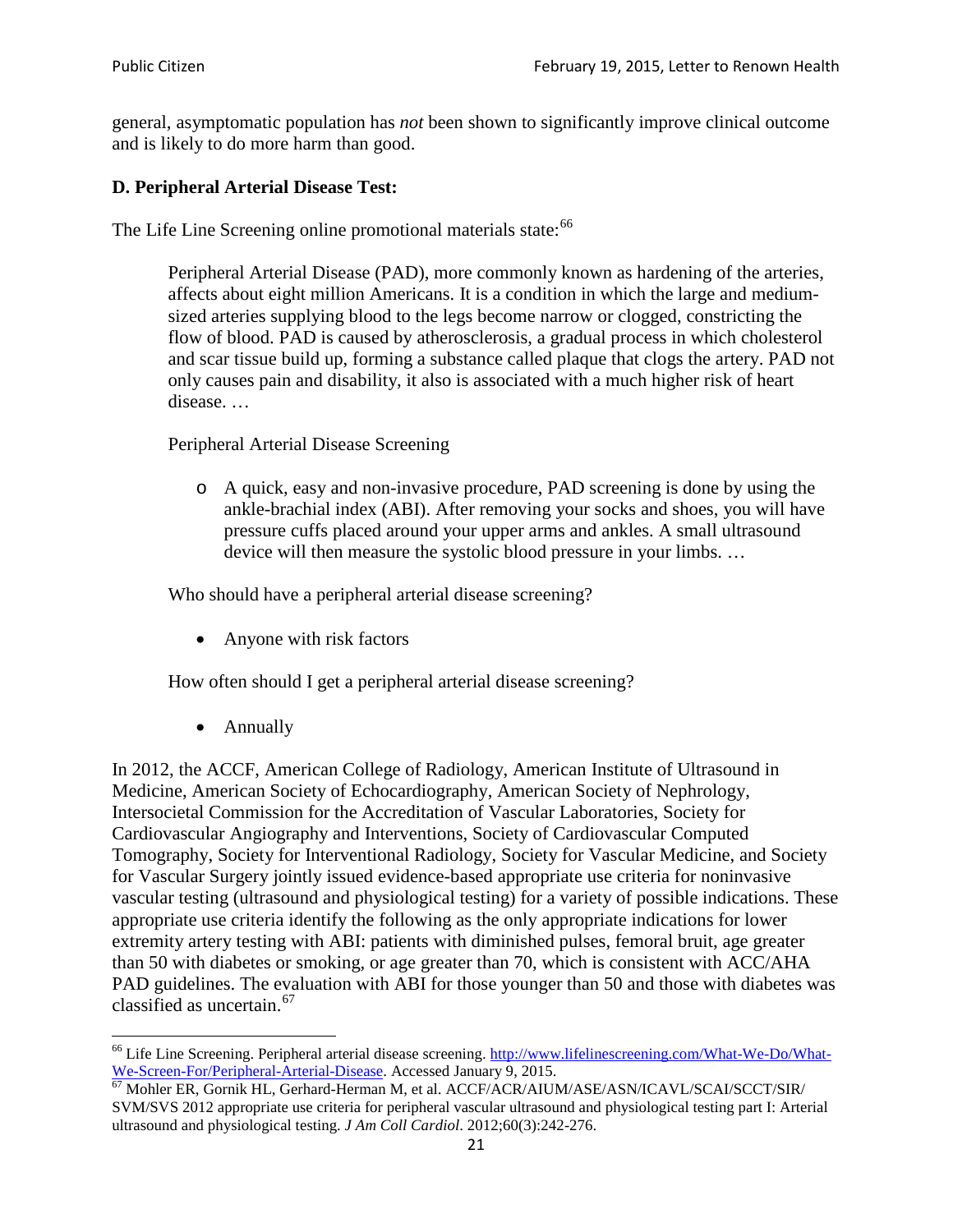In 2013, the USPSTF, based on a systematic review of the scientific literature,<sup>[68](#page-21-0)</sup> issued a grade I statement on ABI testing, concluding that the current evidence is *insufficient* to assess the balance of benefits and harms of screening for peripheral artery disease and cardiovascular disease risk assessment with ABI in adults.<sup>[69](#page-21-1)</sup> In making this statement, the USPSTF noted the following regarding its assessment of the possible benefits and harms of ABI screening:

#### **Benefits of Detection and Early Treatment**

The USPSTF found no evidence that screening for and treatment of PAD in asymptomatic patients leads to clinically important benefits. It also reviewed the potential benefits of adding the ABI to the Framingham Risk Score (FRS) and found evidence that this results in some patient risk reclassification; however, how often the reclassification is appropriate or whether it results in improved clinical outcomes is not known.

Determining the overall benefit of ABI testing requires not only evidence on appropriate risk reclassification but also evidence that this reclassification leads to treatments shown to improve clinical outcomes. One randomized trial found that aspirin did not reduce [cardiovascular disease] events in patients with a low ABI. No studies assessed the effect of lipid-lowering therapy or other cardiovascular risk reduction interventions in patients with asymptomatic PAD and no known diagnosis of [cardiovascular disease] or diabetes. The USPSTF found inadequate evidence that early treatment of screen-detected PAD leads to improvement in clinical outcomes.

#### **Harms of Detection and Early Treatment**

The USPSTF found no studies addressing the magnitude of harms of screening for PAD with the ABI; however, the direct harms to the patient of screening itself, beyond the time needed for the test, are probably minimal. Other harms resulting from testing may include false-positive results, exposure to gadolinium or contrast dye if magnetic resonance angiography (MRA) or computed tomography angiography (CTA) is used to confirm diagnosis, anxiety, labeling, and opportunity costs.

The USPSTF found inadequate evidence on the harms of early treatment of screendetected PAD. One study showed that low-dose aspirin treatment in asymptomatic patients with a low ABI may increase bleeding. Additional harms associated with treatment include use of unnecessary medications (or higher doses) and their resulting adverse effects and discontinuation of medications known to be effective in patients with established coronary artery disease (CAD) if the patient is reclassified to a lower risk category on the basis of a normal ABI.

We are not aware of any major medical professional organization that endorses such screening for peripheral vascular disease with ABI in the general asymptomatic population.

Moreover, treatment benefits for asymptomatic individuals with screen-detected PAD are not well established, and there appear to be no studies that directly assess the impact of screening

<span id="page-21-0"></span><sup>&</sup>lt;sup>68</sup> Lin JS, Olson CM, Johnson ES, Whitlock EP. The ankle-brachial index for peripheral artery disease screening and cardiovascular disease prediction among asymptomatic adults: A systematic evidence review for the U.S. Preventive Services Task Force. *Ann Intern Med.* 2013;159(5):333-341.<br><sup>69</sup> Moyer VA, U.S. Preventive Services Task Force. Screening for peripheral artery disease and cardiovascular

<span id="page-21-1"></span>disease risk assessment with the ankle–brachial index in adults: U.S. Preventive Service Task Force recommendation statement. *Ann Intern Med.* 2013;159(5):342-348.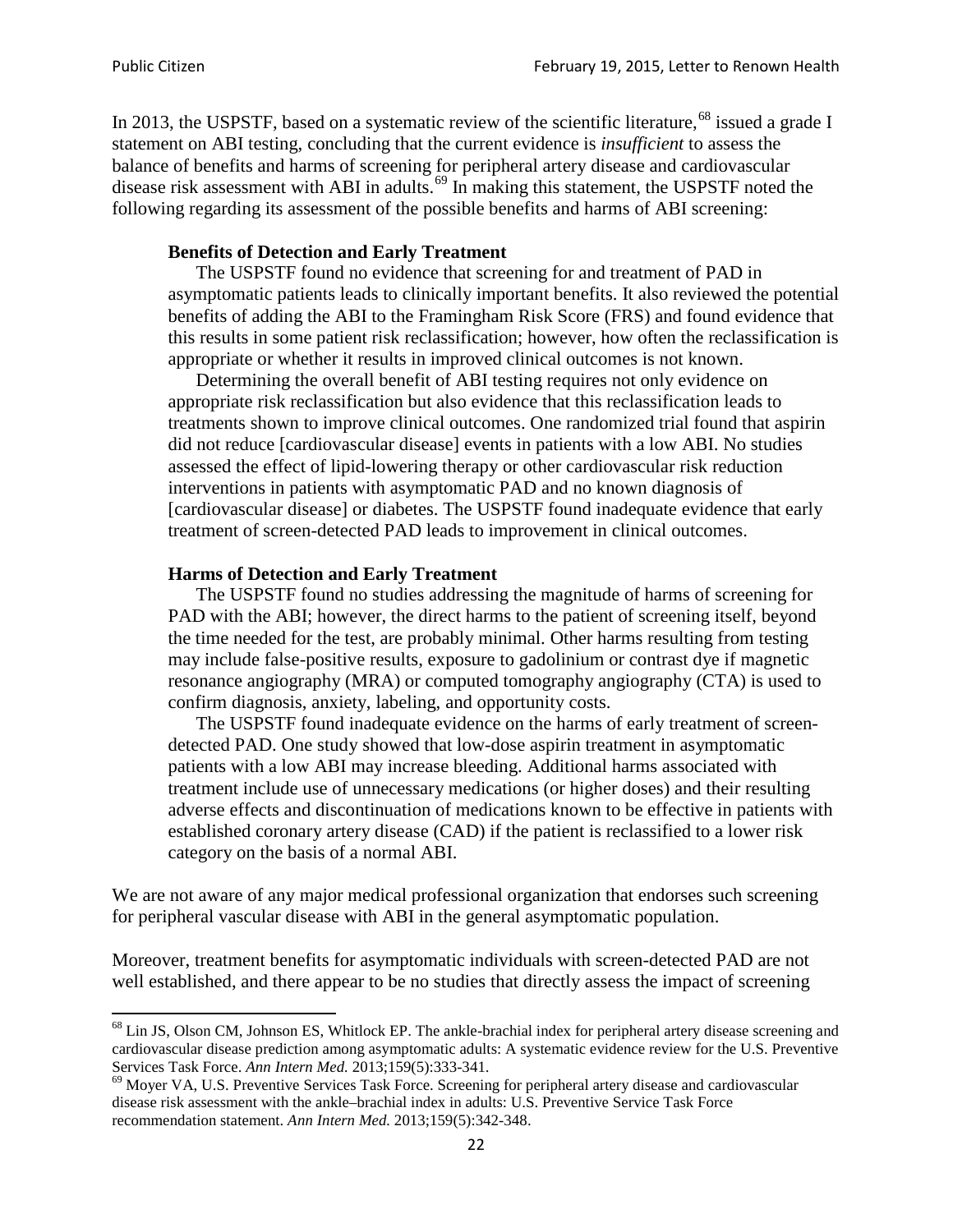unselected adults (or generally asymptomatic adults) with ABI on cardiovascular disease or PAD health outcomes.<sup>[70](#page-22-0)</sup>

## **E. Osteoporosis Screening/Bone Density Test**

The Life Line Screening online promotional materials state: $71$ 

Osteoporosis is a disease in which bone becomes extremely fragile. Bone is a complex living tissue that can be weakened by poor diet and lack of exercise.

As we age, bones begin to break down faster than new bone can be formed. Osteoporosis removes minerals from bones until they become so weak and brittle that they fracture very easily. Actions such as bending to pick up a newspaper, lifting a vacuum, or even coughing can cause a fracture. Some fractures, such as hip fractures, may require hospitalization or major surgery, and may result in disability or even death.

Screening for Osteoporosis

• An easy and painless procedure, an osteoporosis screening requires you to place your foot in an ultrasound device called a bone densitometer. This device then measures the bone mineral density [BMD] of your heel. The heel is measured because its bone is similar to that found in the hip, where fractures most often occur. …

Who should have an Osteoporosis screening?

• Anyone who has the risk factors associated with the disease ...

How often should I get an Osteoporosis screening?

• Annually

Several major medical professional organizations affirmatively recommend screening for osteoporosis in *certain high-risk individuals*, but we are not aware of any major medical professional organization that endorses such screening *annually* for any group of individuals.

In 2008, the American College of Physicians issued the following evidence-based recommendation for osteoporosis screening in men: $^{72}$  $^{72}$  $^{72}$ 

(1) Clinicians should periodically perform individualized assessment of risk factors for osteoporosis in older men (Grade: strong recommendation; moderate-quality evidence).

<span id="page-22-0"></span><sup>70</sup> [Lin JS,](http://www.ncbi.nlm.nih.gov/pubmed?term=Lin%20JS%5BAuthor%5D&cauthor=true&cauthor_uid=24156115) [Olson CM,](http://www.ncbi.nlm.nih.gov/pubmed?term=Olson%20CM%5BAuthor%5D&cauthor=true&cauthor_uid=24156115) [Johnson ES,](http://www.ncbi.nlm.nih.gov/pubmed?term=Johnson%20ES%5BAuthor%5D&cauthor=true&cauthor_uid=24156115) et al. *The Ankle Brachial Index for Peripheral Artery Disease Screening and Cardiovascular Disease Prediction in Asymptomatic Adults: A Systematic Evidence Review for the U.S. Preventive Services Task Force*. Rockville, MD: Agency for Healthcare Research and Quality; 2013.<br>http://www.ncbi.nlm.nih.gov/books/NBK164524. Accessed December 29, 2014.

<span id="page-22-1"></span> $\frac{1}{71}$  Life Line Screening. Osteoporosis screening/bone density test. [http://www.lifelinescreening.com/What-We-](http://www.lifelinescreening.com/What-We-Do/What-We-Screen-For/Osteoporosis)[Do/What-We-Screen-For/Osteoporosis.](http://www.lifelinescreening.com/What-We-Do/What-We-Screen-For/Osteoporosis) Accessed January 9, 2015. <sup>72</sup> Qaseem A, Snow V, Shekelle P, et al. Screening for osteoporosis in men: A clinical practice guideline from the

<span id="page-22-2"></span>American College of Physicians. *Ann Intern Med*. 2008;148(9):680-4.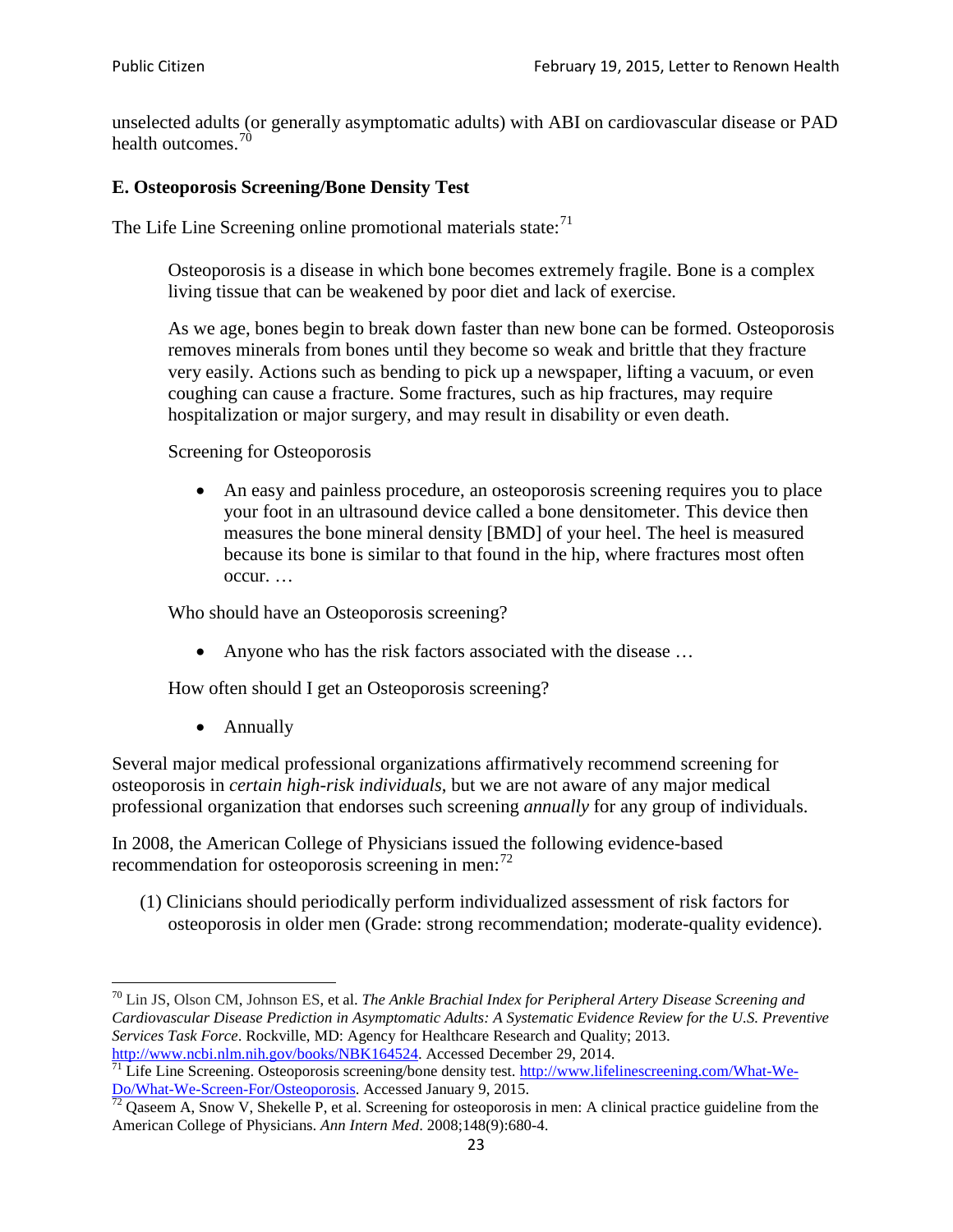A careful assessment of risk for osteoporosis in men is important. The appropriate age to start risk assessment is uncertain. However, by age 65 years, at least 6% of men have DXA [dual-energy X-ray absorptiometry]-determined osteoporosis, therefore, assessment of risk factors before this age is reasonable. Factors that increase the risk for osteoporosis in men include age (>70 years), low body weight (body mass index <20 to 25 kg/m2), weight loss (>10% [compared with the usual young or adult weight or weight loss in recent years]), physical inactivity (participates in no physical activities on a regular basis [walking, climbing stairs, carrying weights, housework, or gardening]), corticosteroid use, androgen deprivation therapy, and previous fragility fracture. Risk assessments should be updated periodically for men who choose not to be screened.

(2) Clinicians should obtain DXA for men who are at increased risk for osteoporosis and are candidates for drug therapy (Grade: strong recommendation; moderate-quality evidence).

Bone density measurement with DXA is the accepted reference standard for diagnosing osteoporosis in men. Men who are at increased risk for osteoporosis are candidates for DXA. Little evidence about alternatives to DXA exists. The 2 most studied methods are quantitative ultrasonography (usually of the calcaneus) and the OST [Osteoporosis Self-Assessment Tool]. Available evidence indicates that neither alternative is sufficiently sensitive or specific at predicting DXA-determined bone mass to be recommended as a substitute for DXA. Although 1 study has demonstrated a strong relationship between calcaneal ultrasonography and subsequent fracture, until treatment trials establish the effectiveness of therapy for osteoporosis diagnosed by ultrasonography rather than DXA, the role of ultrasonography in initiating therapy remains uncertain. No studies have evaluated the optimal intervals for repeated screening by using BMD measurement with DXA.

The evidence review showed that calcaneal ultrasonography predicts DXA-determined osteoporosis only modestly well. However, more important, it was a strong predictor of fracture in men. This may be because ultrasonography identifies other bone properties, such as bone quality, which may not be identified on DXA. Because treatment trials have not measured the effectiveness of therapy for osteoporosis diagnosed by ultrasonography rather than DXA, the role of ultrasonography in diagnosis remains uncertain.

In 2011, the USPSTF issued the following updated evidence-based recommendations for osteoporosis screening:<sup>[73](#page-23-0)</sup>

(1) A grade B recommendation for screening for osteoporosis in women aged 65 years or older and in younger women whose fracture risk is equal to or greater than that of a 65 year-old white woman who has no additional risk factors. In making this a grade B recommendation, the USPSTF offered the following rationale:

> No controlled studies have evaluated the effect of screening for osteoporosis on fracture rates or fracture-related morbidity or mortality.

<span id="page-23-0"></span><sup>&</sup>lt;sup>73</sup> U.S. Preventive Services Task Force. Screening for osteoporosis: U.S. Preventive Services Task Force recommendation statement. *Ann Intern Med*. 2011;154(5):356-364.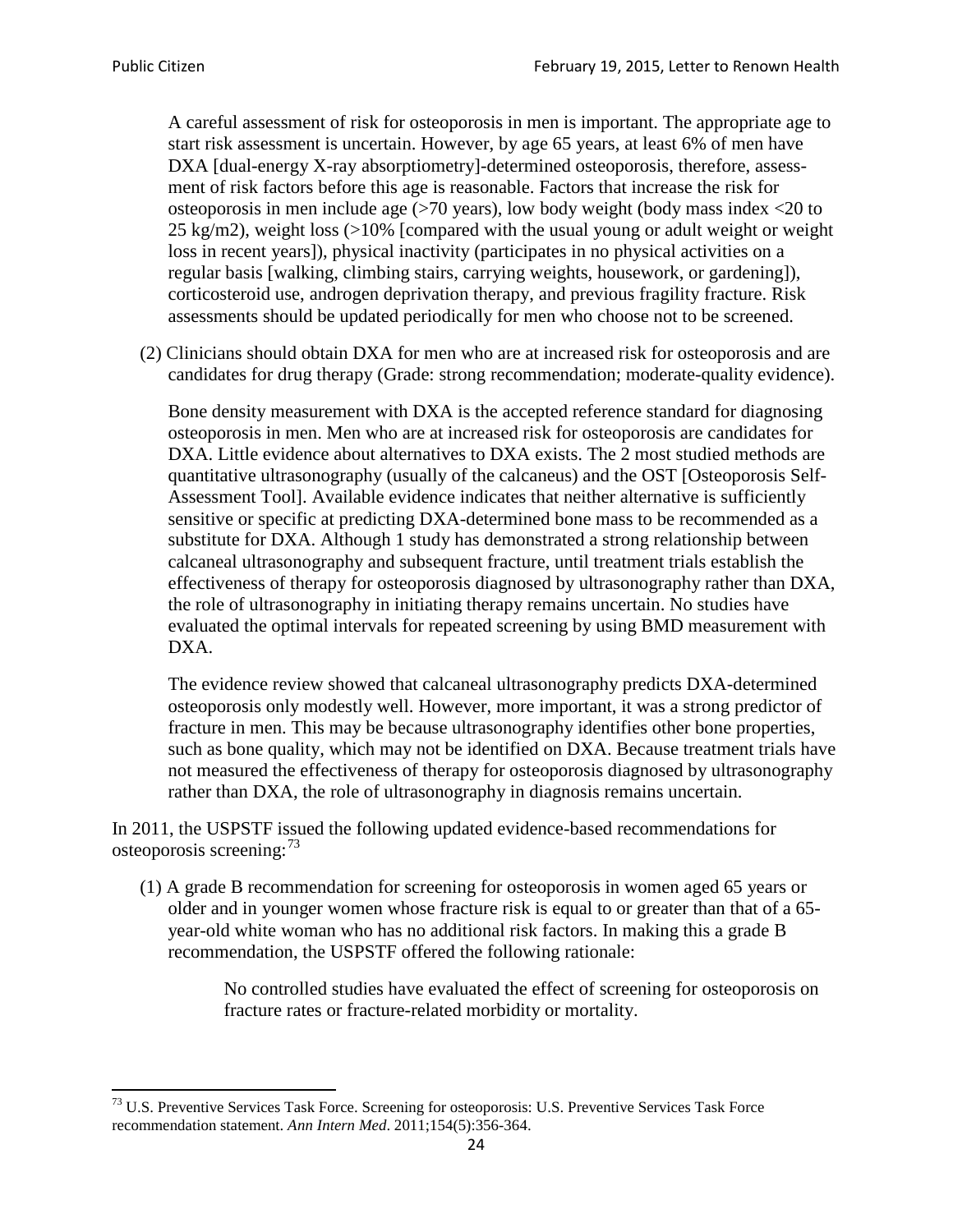In postmenopausal women who have no previous osteoporotic fractures, the USPSTF found convincing evidence that drug therapies reduce the risk for fractures. In women aged 65 years or older and in younger women whose fracture risk is equal to or greater than that of a 65-year-old white woman who has no additional risk factors, the USPSTF judged that the benefit of treating screeningdetected osteoporosis is at least moderate.

(2) An I statement concluding that the current evidence is insufficient to assess the balance of benefits and harms of screening for osteoporosis in men.

> Because of the lack of relevant studies, the USPSTF found inadequate evidence that drug therapies reduce the risk for fractures in men who have no previous osteoporotic fractures. The USPSTF identified the absence of randomized trials of primary fracture prevention in men who have osteoporosis as a critical gap in the evidence.

The USPSTF concludes that for men, evidence of the benefits of screening for osteoporosis is lacking and the balance of benefits and harms cannot be determined.

In discussing how often women should be screened for osteoporosis, the USPSTF noted the following: $74$ 

The potential value of rescreening women whose initial screening test did not detect osteoporosis is to improve fracture risk prediction. Evidence is lacking about optimal intervals for repeated screening and whether repeated screening is necessary in a woman with normal BMD. Because of limitations in the precision of testing, a minimum of 2 years may be needed to reliably measure a change in BMD; however, longer intervals may be necessary to improve fracture risk prediction. A prospective study of 4124 women aged 65 years or older found that neither repeated BMD measurement nor the change in BMD after 8 years was more predictive of subsequent fracture risk than the original measurement.

In 2012, the American College of Obstetricians and Gynecologists (ACOG) issued the following updated evidence-based recommendations on screening women for osteoporosis:<sup>[75](#page-24-1)</sup>

Bone density screening for women should begin at age 65 years. DXA absorptiometry screening can be used selectively for women younger than 65 years if they are postmenopausal and have other significant risk factors for osteoporosis or fracture.

Regarding how often women should be screened for osteoporosis, the ACOG recommended the following: $^{76}$  $^{76}$  $^{76}$ 

(1) In the absence of new risk factors, DXA screening should not be performed more frequently than every 2 years.

<span id="page-24-2"></span><span id="page-24-1"></span><span id="page-24-0"></span><sup>74</sup> *Ibid.* <sup>75</sup> American College of Obstetricians and Gynecologists. Osteoporosis. September 17, 2012. [http://www.guideline.gov/content.aspx?id=38413#Section420.](http://www.guideline.gov/content.aspx?id=38413#Section420) Accessed January 7, 2015.<br><sup>76</sup> *Ibid.*